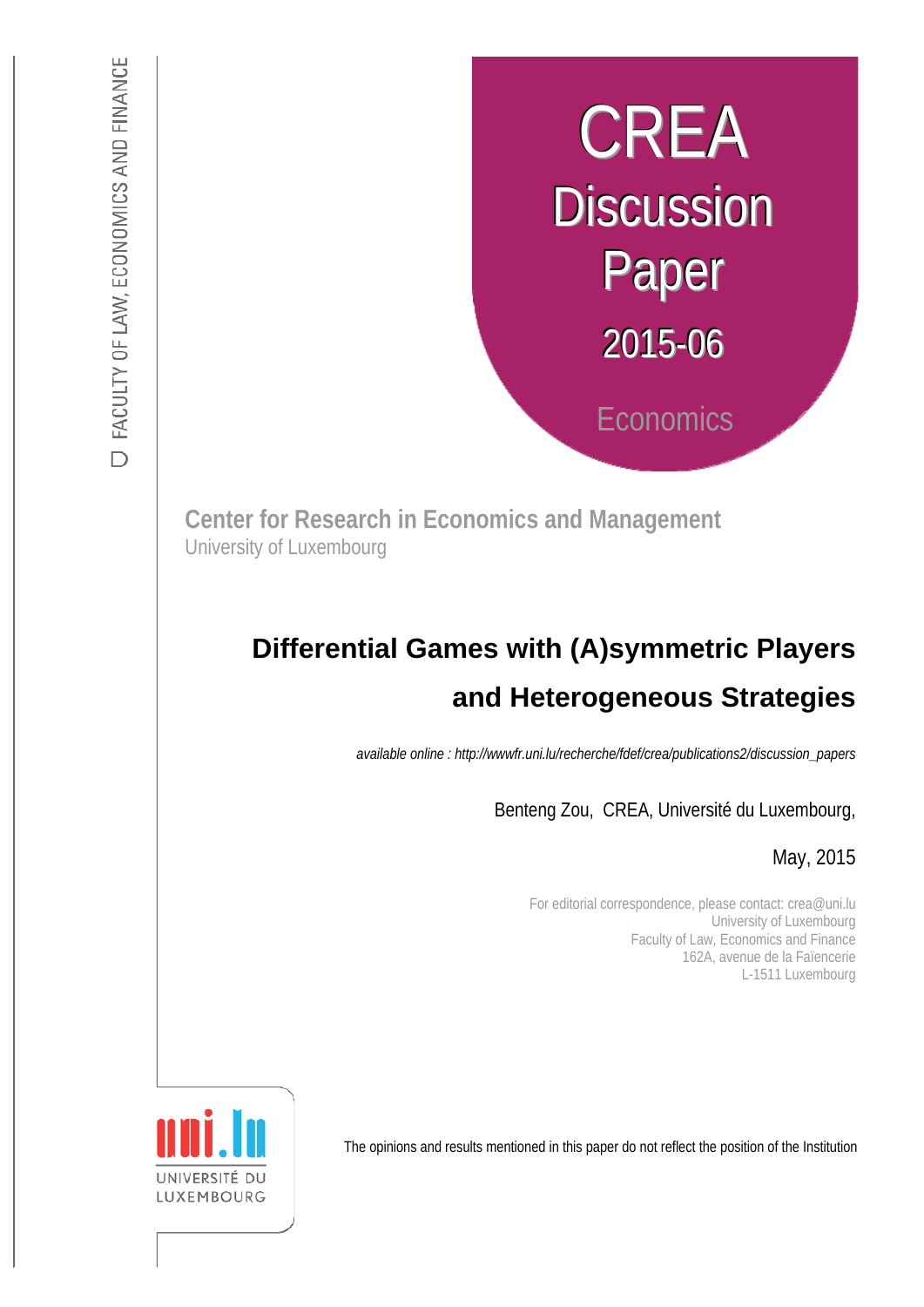# Differential Games with (A)symmetric Players and Heterogeneous Strategies*<sup>∗</sup>*

Benteng Zou *†* CREA, University of Luxembourg

#### **Abstract**

One family of heterogeneous strategies in differential games with (a)symmetric players is developed in which one player adopts an *anticipating open-loop strategy* and the other adopts a standard Markovian strategy. Via conjecturing principle, the anticipating open-loop strategic player plans her strategy based on the possible updating the rival player may take. These asymmetric strategies frame nondegenerate Markovian Nash Equilibrium, which could be subgame perfect for autonomous system with infinite time horizon. Except the stationary path, this kind of strategy makes the study of short-run trajectory possible, which usually are not subgame perfect. However, the short-run non-perfection provides very important policy suggestions.

**Keywords:** Differential game,Heterogeneous strategy, subgame perfect Markovian Nash Equilibrium, anticipating open-loop strategy. **JEL classification:** C73, C72.

*<sup>∗</sup>* I gratefully acknowledge the useful and inspiring discussions with Luisito Bertinelli, Raouf Boucekkine, Herbert Dawid, Engelbert Dockner, Gustav Feichtinger, Yutao Han, Luca Marchiori, Patrice Pieretti, Jennifer Reinganum, Ioana Salagean, and Ingmar Schumacher, in early stages of this study.

<sup>&</sup>lt;sup>†</sup>Address: 162a, Avenue de la Faïencerie, L-1511 Luxembourg, Luxembourg. E-mail: benteng.zou@uni.lu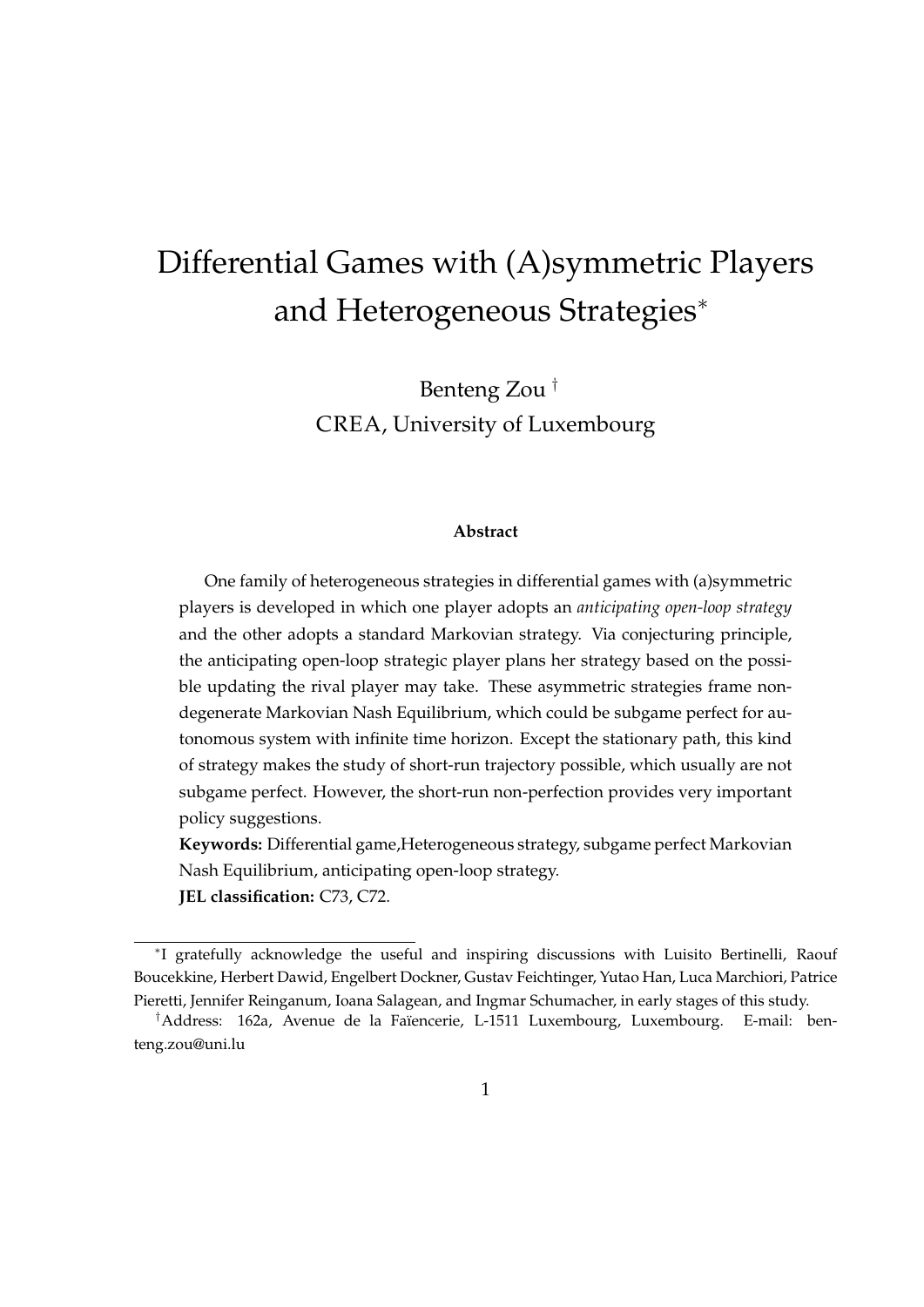### **1 Introduction**

As stated in the seminal paper of Reinganum and Stokey (1985, p.162) "*when formulating a model, care should be taken to choose a strategy space that is appropriate for the situation under study. Path strategies may be appropriate in some situations, decision rule strategies in others, and intermediate formulations in still others.*" More recently, Dockner et al. (2000, p.87) emphasize again that the analysis should " *· · · consider equilibria in which some of the players represent their optimal control paths in open-loop form while others choose nondegenerate Markovian strategies.* " and further " *· · · the choice to solve a differential game · · · ( for equilibria in which some players use open-loop strategies while others employ nondegenerate Markovian strategies) is part of the modelling stage and one should try to analyze that equilibrium which describes best the situation at hand.*"

This paper takes special care of these intermediate formulations in differential games where all players share the same information structure<sup>1</sup>. Nevertheless, heterogeneity may appear in different aspects.

First, players share the same information set, however, they may have difficulties to perform the same strategies as their rivals. Han et al. (2014), see Section 3 for more detail, present one such kind of situation in dynamic tax/infrastructure competition between large and small economies. As they argued that the small economy may be less efficient than the large one in interpreting its policy and offering public services, while the small economy may be more flexible than its large rival in collective or singleminded action. Dawid and Feichtinger (1996) show another such kind of asymmetric case in the study of optimal allocation of drug control efforts. In their model, both government (the drug controller) and drug dealers know the drug users, and their strategy spaces may differ.

Second, though players share the same information and have the same capacities to interpret the same strategies or policies as their rivals, they may differ in their moral standard or their attitudes. In other words, players can be symmetric in their character-

<sup>&</sup>lt;sup>1</sup>See more detail in Section 6.2 of Bacard and Olsder (1998)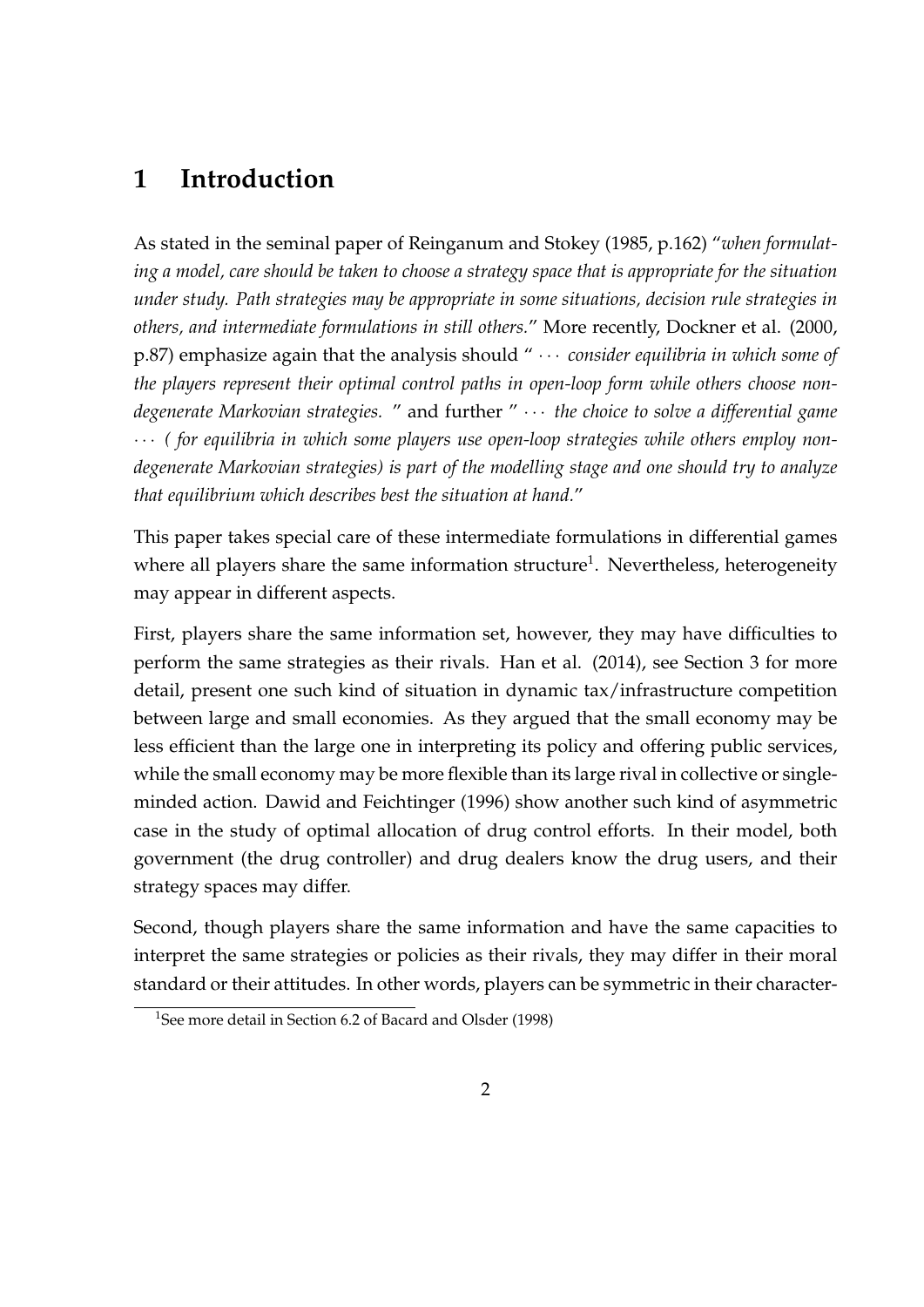istics but just play asymmetric strategies. This can be seen from the international  $CO<sub>2</sub>$ emission control problem. Despite the well-known "tragedy of the commons" results, unilateral action has been observed in collective-action problems like climate-change negotiations. Notable in 2007, EU country representatives committed themselves to a unilateral 20 per cent reduction in GHG emissions by 2020 and even offered a 30 per cent decrease in case an international agreement could be found. While the other big players (like the USA and China) can deviate from their commitments (or do not commit at all) and regularly revise their targets and policies. Benchekroun (2003) works out a situation of "Unilateral production restrictions in a dynamic duopoly". Though the setting of Benchekroun (2003) could be solve by the strategy provided here, he did in a quite different way. Our results could demonstrate another group of asymmetric Markovian Nash equilibrium. Indeed, under a different setting, Reinganum (1981) shows that under her setting two identical players adopting asymmetric strategies is optimal.

Thus, player engaging in this kind of differential games must first figure out that, among other important issues, in which strategy space she is playing, the subgame perfection of the chosen strategies and the possibility of studying the trajectory dynamics. Via *conjecturing principle*, we shall introduce heterogeneous strategies by allowing some players to adopt open-loop strategies while others non-degenerate Markovian strategies.

The main contribution of this work is that Hamiltonian can be applied to look for heterogeneous strategic Nash Equilibrium along the whole trajectory. The conjecturing principle makes this possible. Otherwise, without this guessing principle, applying Hamiltonian searching for feedback strategies, we will face the difficulties of guessing each others' infinitely many optimal strategies, as clearly stated by Kamien and Schwartz (2003, P.275): " *finding player i's optimal feedback strategy u ∗ i* (*x, t*) *requires that player j's optimal feedback strategy u ∗ j* (*x, t*) *be known which, in turn, requires that player i's optimal be known, and so on.*" The family of games, where one player is less flexible in changing strategies based on state of the world than the other player, makes this guessing process stop at one step instead of infinitely many.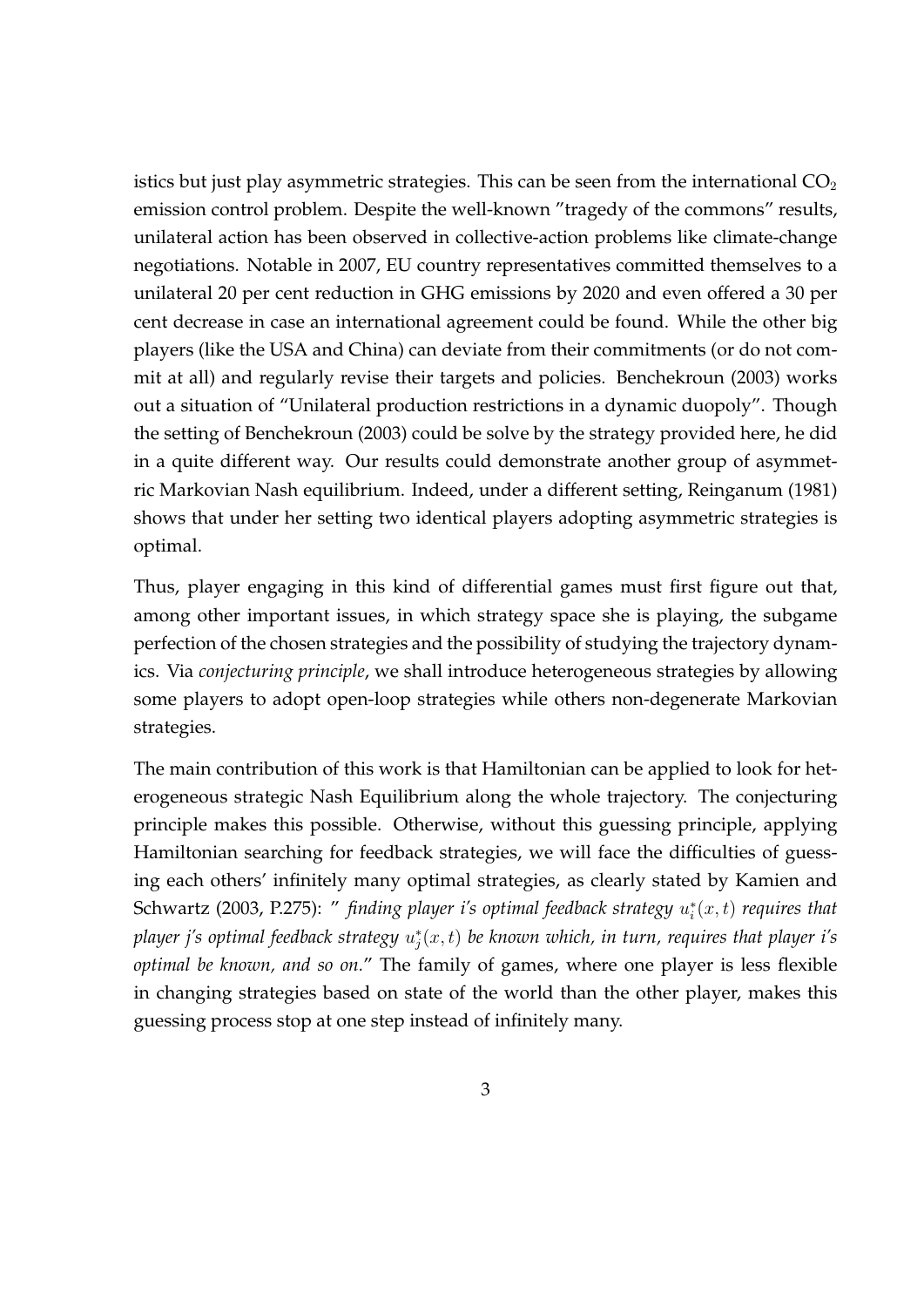Our approach fits specially well to differential games with unilateral commitment (see more in the Section 3). Most of the economic literature<sup>2</sup> applying differential games ignores the impact of unilateral commitment and focuses only on symmetrical strategy spaces. Nevertheless, unilateral commitment is not the only case where these kinds of heterogeneous strategies are adopted. In Section 3, we present different situations where this kind of strategy space should be taken. Thus far, the literature provides only limited applications of these kinds of heterogeneous strategies. The technique we are going to present is also studied by Dockener et al. (2000; Example 4.1) where there are two asymmetric players with different objective functions though sharing the same state equation.

The paper is organized as follows: in Section 2, we introduce the concept and formulation of heterogeneous strategy in a general setting. Then, Section 3 presents some situations where anticipating open-loop and non-degenerate Markovian strategies should be played at the same time. And as an example of further development and mathematics exercise of calculating the strategy, in Section 4, we restudy the seminal model of Fershtman and Kamien (1987)–*dynamic duopolistic competition with sticky prices*, in which they study the duopolistic competition through time under the assumption that the price of a homogeneous product does not adjust instantaneously to the price indicated by its demand function at the give level of output. By applying the heterogeneous strategies developed in Section 2, we can conclude that (i) a different stationary subgame perfect Markovian Nash equilibrium is obtained; (ii) the results of limit game from heterogeneous strategies lie between Fershtman and Kamien (1987)'s symmetric open-loop and symmetric Markovian Nash equilibria: in the limit game, the steady state price from heterogeneous strategies is strictly higher than the price from symmetric Markovian Nash equilibrium and strictly lower than the price from symmetric open-loop (which is the same as in the static Cournot equilibrium). Some concluding remarks are given in Section 5.

<sup>&</sup>lt;sup>2</sup>See Long (2010) for a recent and complete survey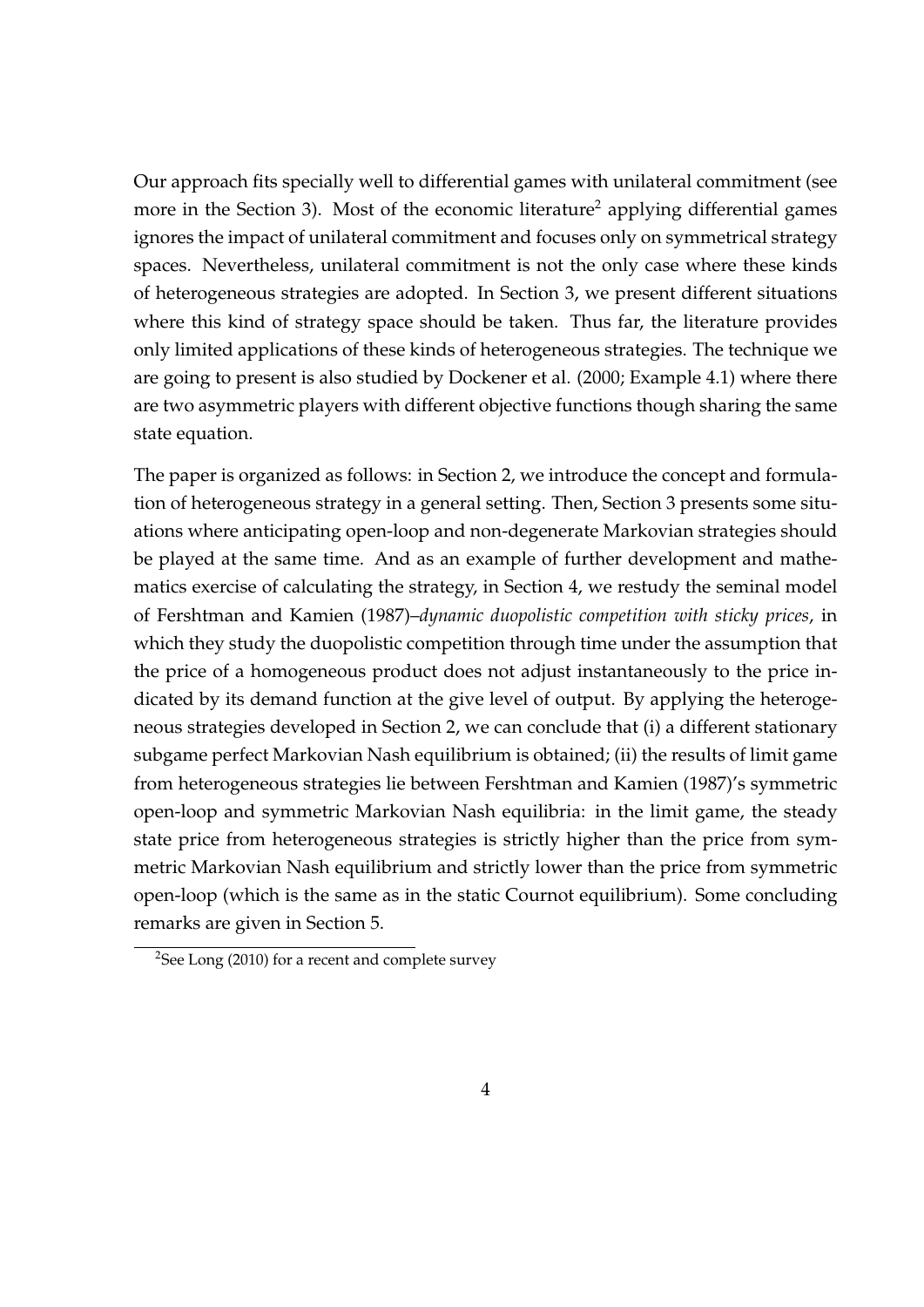# **2 Heterogeneous strategies**

Consider a two-player differential game. Each player  $i(= 1, 2)$  chooses  $u_i \in U_i$  (where  $U_i \in \mathbb{R}$  is the choice space for player *i*) to maximize her objective function  $\Pi_i$ :

$$
\max_{u_i} \Pi_i(u_i, u_j) = \max_{u_i} \int_0^\infty e^{-rt} f_i(t, u_i, u_j, x(t)) dt, \ \ i, j = 1, 2, \ i \neq j,
$$

where player *j's* strategy  $u_j \in U_j$  is taken as given by player *i*. We assume  $x(t) \in X$  is the shared common state of the system  $^3$  (with  $X \in \mathbb{R}$ , the state space) and  $r$  is a positive constant denoting time preference and is the same for both players for simplicity. The state of the system is given by the following differential equation

$$
\dot{x}(t) = g(t, u_1(t), u_2(t), x(t)), \forall t \ge 0 \tag{1}
$$

with initial condition  $x(0)$  given. For simplicity, we also assume both objective functions  $f_i(\cdot)$  and state function  $g(\cdot)$  are smooth functions, i.e., at least twice continuously differential.

For this differential game, we impose the heterogeneous strategy in the following sense: player 1 adopts a Markovian strategy and its optimal choice  $u_1$  depends not only on time *t*, but also on the current state *x* of the system; while player 2's optimal strategy *u*<sup>2</sup> depends only on time, i.e., there is an irrevocable commitment, which is given based on some anticipating of the rival player's potential Markovian choice. The precise definition of this kind of heterogeneous strategy is given after presenting the game.

In the following, we build the *principle of conjecturing* on some guessing technique<sup>4</sup>. In short, the equilibrium is framed based on two stages: stage one is an imaginary stage and no game is really played. However, at this stage the players suppose that both of them adopt open-loop strategies based on Pontryagin's Maximum principle,

<sup>&</sup>lt;sup>3</sup>Except some players commit on all the state variables, the concept and method may not be analogous if there were different states for different players or multiple states, see for example Reynolds (1987).

<sup>&</sup>lt;sup>4</sup>Guessing technique is often in use in game study, see Long (2010) for more examples.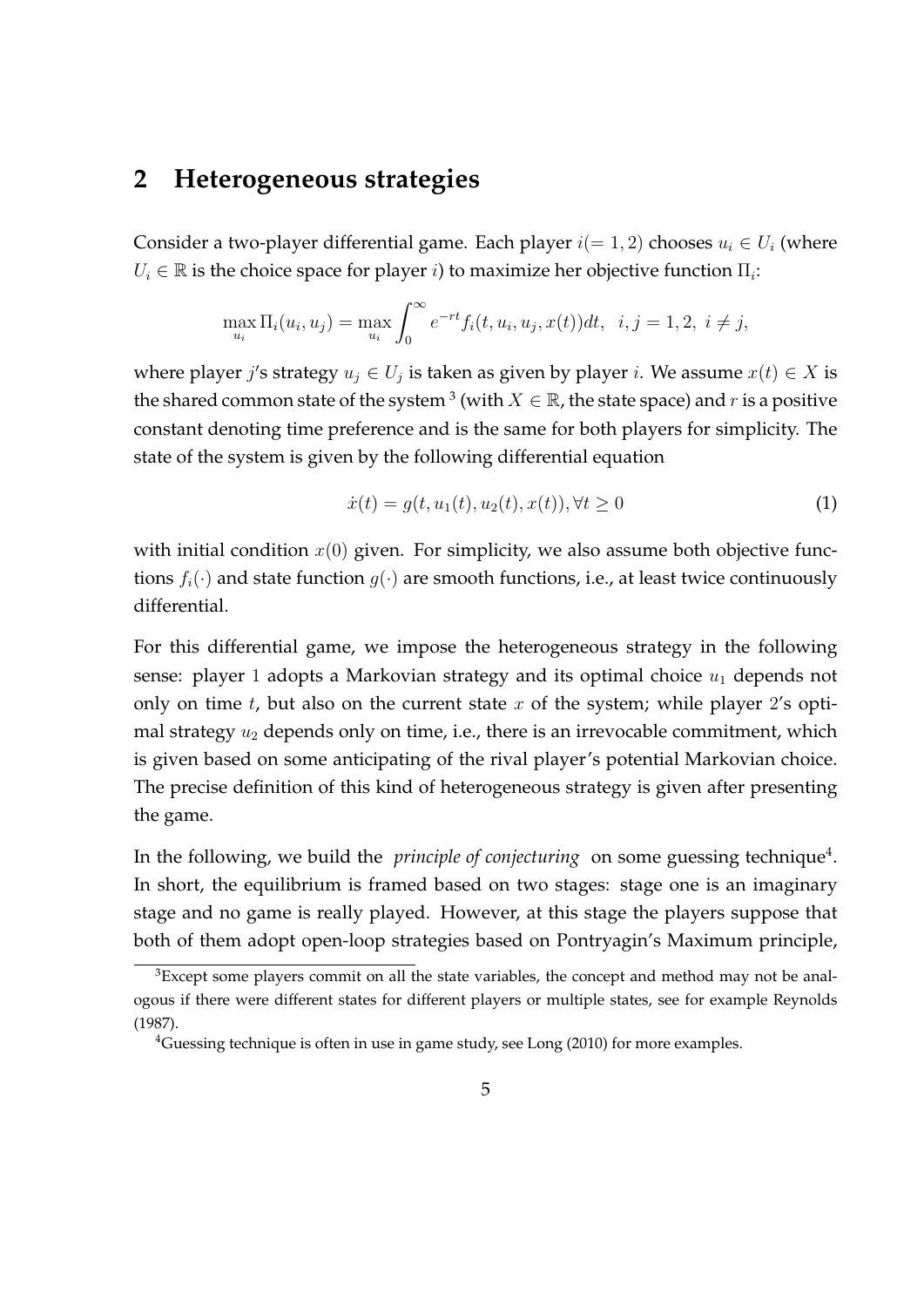which would provide information for choosing their real strategies in the next stage and conjecturing the other player's strategy. At stage two, the real game starts, players adopt strategies based on their calculated information from stage one.

To be more precise, the process is the following:

**Stage 1.** Given Pontryagin's Maximum principle can offer optimal solution for each player's optimal control problem provided some sufficient conditions (i.e., concavity of objective functions and state equations) are checked, we can write down player i's Hamiltonian function as

$$
\mathcal{H}_i(x, \lambda_i, u_i, t) = f_i(t, u_i(x, t), u_j^*(t), x) + \lambda_i(t)g(t, u_i(x, t), u_j^*(t), x), i = 1, 2, i \neq j.
$$

Here  $u_j^*(t)$  is player j's optimal choice and taken as given by player i,  $\lambda_i$  is player i's costate variable.

The usual first order conditions present the optimal solution for each player which also perform the open-loop strategies. Denote these optimal open-loop strategies as:  $\Psi_1(t) = \Psi_1(x(t), t)$  and  $\Psi_2(t) = \Psi_2(x(t), t)$ ,  $\forall t \geq 0$ .

This step is essential for completing this process of heterogeneous strategy.

**Stage 2.** Player 1 (the Markovian strategic player) takes player 2's (open-loop) strategy  $\Psi_2(t)$  as given, and hence, faces the following optimization problem:

$$
\begin{cases}\n\max_{u_1(x,t)} \int_0^\infty e^{-rt} f_1(t, u_1(x,t), \Psi_2(t), x) dt, \\
\text{subject to } \dot{x}(t) = g(t, u_1(x(t), t), \Psi_2(t), x(t)).\n\end{cases}
$$
\n(2)

The corresponding current-value Hamiltonian for player 1 is

$$
\mathcal{H}_1(x,\lambda_1,u_1,t) = f_1(t,u_1(x,t),\Psi_2(t),x) + \lambda_1(t)g(t,u_1(x,t),\Psi_2(t),x),
$$

where  $\lambda_1$  denotes player 1's costate variable.

Player 2, the open-loop strategy player, applies the *conjecturing principle*: player 2 guesses that strategy  $\Psi_1(t) = \Psi_1(x(t), t)$  will be replaced by  $\Psi_1(x, t)$  with *any state variable*  $x \in X$ , since player 1 plays Markovian strategy. Therefore, player 2's conjecturing of player 1's strategy is:  $\Psi_1(x,t)$  for any  $(x,t) \in X \times [0,\infty)$ .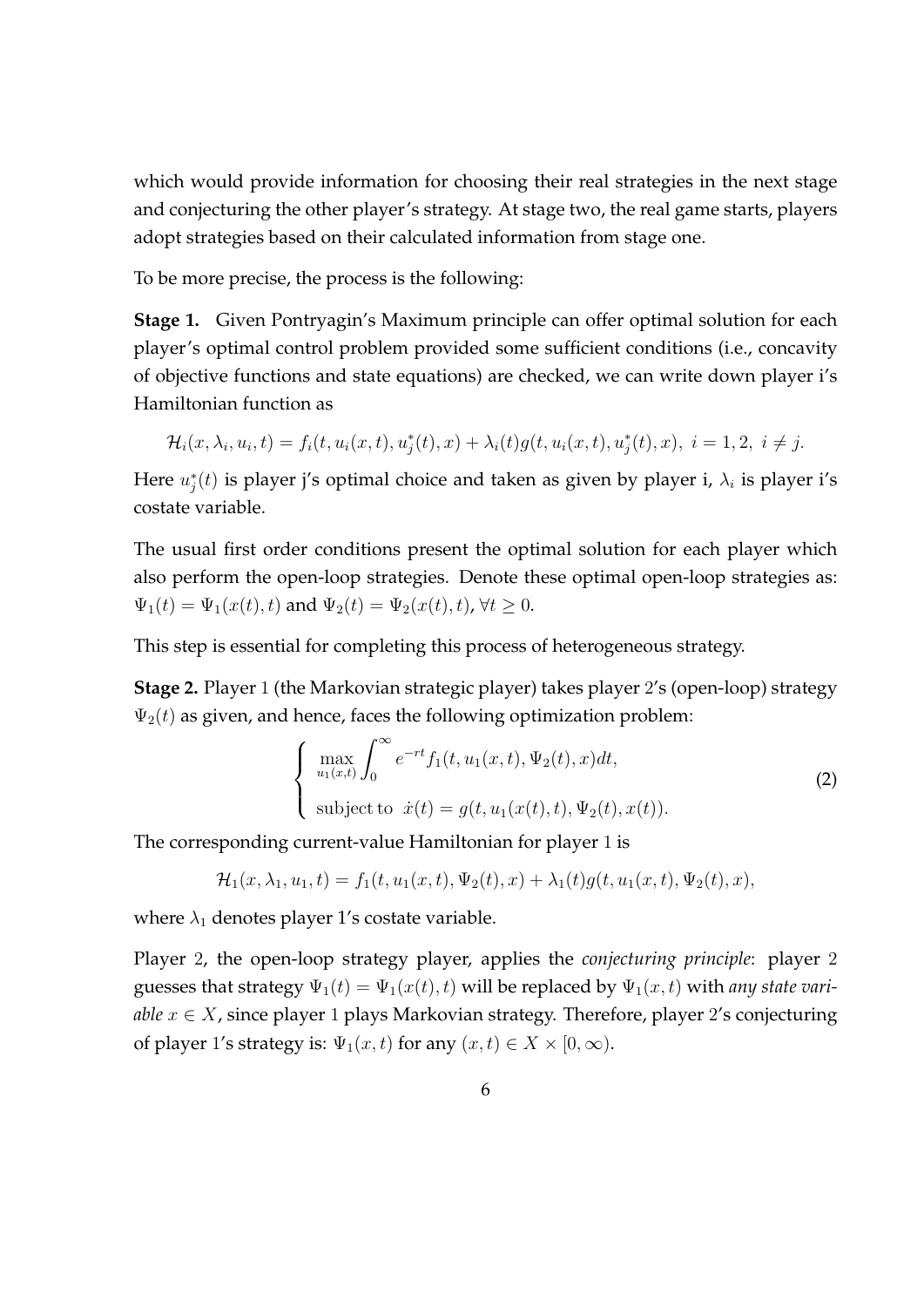Thus, player 2 (open-loop strategy player), taking player 1's Markovian strategy  $\Psi_1(x,t)$ as given, faces the following problem:

$$
\begin{cases}\n\max_{u_2(t)} \int_0^\infty e^{-rt} f_2(t, \Psi_1(x, t), u_2(t), x(t)) dt, \\
\text{subject to } \dot{x}(t) = g(t, \Psi_1(x(t), t), u_2(t), x(t)).\n\end{cases}
$$
\n(3)

Similarly, the corresponding current-value Hamiltonian for player 2 is

$$
\mathcal{H}_2(x,\lambda_2,u_2,t) = f_2(t,\Psi_1(x,t),u_2,x) + \lambda_2(t)g(t,\Psi_1(x,t),u_2,x),
$$

where  $\lambda_2$  is the costate variable for player 2.

Given player 2 still plays open-loop strategy, player 1 will conjecture that player 2's strategy is  $\Psi_2(t)$ – stick to commitments.

The first order condition yields that player 1's choices  $u_1(x, t)$  is given by the solution of *∂f*<sup>1</sup>

$$
\frac{\partial \mathcal{H}_1}{\partial u_1} = \frac{\partial f_1}{\partial u_1} + \lambda_1 \frac{\partial g}{\partial u_1} = 0.
$$
 (4)

*,*

The costate variable  $\lambda_1$  verifies equation<sup>5</sup>

$$
\dot{\lambda}_1(t) = r\lambda_1 - \frac{d\mathcal{H}_1}{dx} = r\lambda_1 - \left[ \left( \frac{\partial f_1}{\partial x} + \lambda_1 \frac{\partial g}{\partial x} \right) + \left( \frac{\partial f_1}{\partial u_1} + \lambda_1 \frac{\partial g}{\partial u_1} \right) \frac{\partial \Psi_1(x, t)}{\partial x} \right]
$$

where  $\frac{d\mathcal{H}_1}{dx}$  denotes the **total derivative**<sup>6</sup> of  $\mathcal{H}_1$  with respect to *x* and the last term is equal to zero, by the first order condition (4). Thus, player 1's co-state equation reads

$$
\dot{\lambda}_1(t) = r\lambda_1(t) - \left(\frac{\partial f_1}{\partial x} + \lambda_1(t)\frac{\partial g}{\partial x}\right)
$$
\n(5)

with transversality condition lim *t→∞*  $e^{-rt}\lambda_1(t)x(t) = 0.$ 

<sup>&</sup>lt;sup>5</sup>A similar notation can also be found in Itaya and Shimomura (2001). However, without guessing process, they can not go further than just writing down the functional form of first order conditions. See more systematic statement for the general case in Kamien and Schwartz (2003, Page 275).

<sup>&</sup>lt;sup>6</sup>The state variable affects the current-value Hamiltonian via two different ways: the direct impacts by the state equation and indirect impacts due to the strategy of the other player.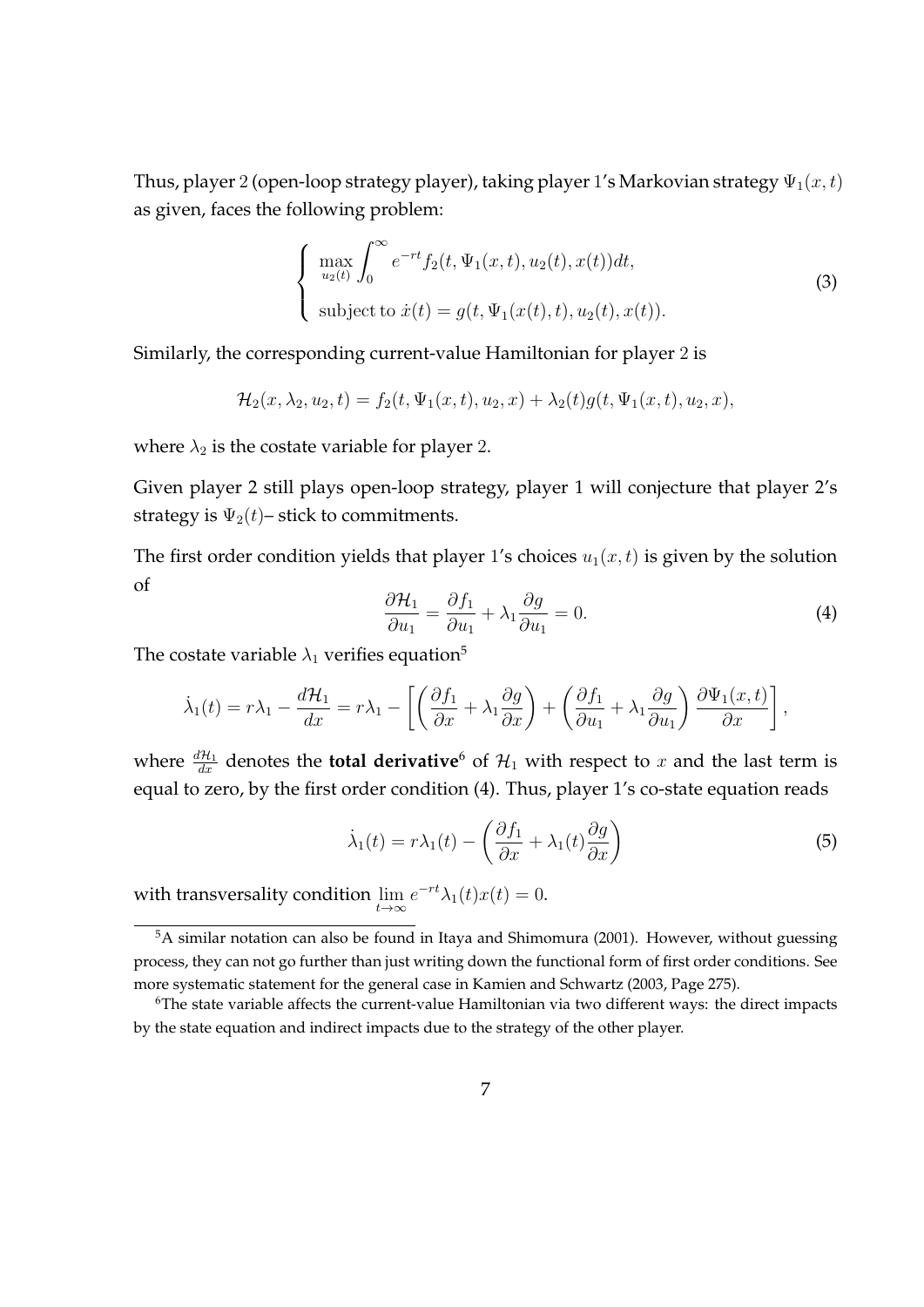Similarly,  $u_2(t)$ , the optimal choices of player 2, is given by

$$
\frac{\partial \mathcal{H}_2}{\partial u_2} = \frac{\partial f_2}{\partial u_2} + \lambda_2 \frac{\partial g}{\partial u_2} = 0.
$$
 (6)

And, the costate equation is

$$
\dot{\lambda}_2(t) = r\lambda_2 - \frac{d\mathcal{H}_2}{dx} = r\lambda_2 - \left[ \left( \frac{\partial f_2}{\partial x} + \frac{\partial f_2}{\partial u_1} \frac{\partial \Psi_1(x,t)}{\partial x} \right) + \lambda_2 \left( \frac{\partial g}{\partial x} + \frac{\partial g}{\partial u_1} \frac{\partial \Psi_1(x,t)}{\partial x} \right) \right]
$$

or equivalently,

$$
\dot{\lambda}_2(t) = r\lambda_2 - \left[ \left( \frac{\partial f_2}{\partial x} + \lambda_2 \frac{\partial g}{\partial x} \right) + \left( \frac{\partial f_2}{\partial u_1} + \lambda_2 \frac{\partial g}{\partial u_1} \right) \frac{\partial \Psi_1(x, t)}{\partial x} \right].
$$
\n(7)

The associated transversality condition is lim *t→∞*  $e^{-rt}\lambda_2(t)x(t) = 0.$ 

**Remark.** Equation (7) differs from (5) due to the fact that in (5) the first order condition (4) can be applied; while in (7), that is not possible.

Denote the solution of (4) and (6) as  $u_1^* = \Psi_1^*(x,t), \forall (x,t) \in X \times [0,\infty)$  and  $u_2^* =$  $\Psi_2^*(t)$ ,  $\forall t \geq 0$ , respectively. To be more precise  $\Psi_1^*(x,t)$  is a function of state *x*, the costate variable evaluated at time *t*; and  $\Psi_2^*(t)$  is a function of state and costate variables both evaluated at *t*, thus,  $\Psi_1^*(x,t) = \Psi_1^*(x,\lambda_1(t),t)$  and  $\Psi_2^*(t) = \Psi_2^*(x(t),\lambda_2(t),t)$ . Substituting these two into the Hamiltonian, we can readily check that the maximized Hamiltonian  $\mathcal{H}_{1}^{*}(x,\lambda_{1},t)$  and  $\mathcal{H}_{2}^{*}(x,\lambda_{2},t)$  are given by

$$
\mathcal{H}_1^*(x,\lambda_1,t) = f_1(t,\Psi_1^*(x,\lambda_1,t),\Psi_2^*(x,\lambda_2,t),x) + \lambda_1 g(t,\Psi_1^*(x,\lambda_1,t),\Psi_2^*(x,\lambda_2,t),x)
$$

and

$$
\mathcal{H}_2^*(x,\lambda_2,t) = f_2(t,\Psi_1^*(x,\lambda_1,t),\Psi_2^*(x,\lambda_2,t),x) + \lambda_2 g(t,\Psi_1^*(x,\lambda_1,t),\Psi_2^*(x,\lambda_2,t),x).
$$

If sufficient concavity and smoothness conditions on the objective functions  $f_i(t, u_1, u_2, x)$ and state function  $g(t, u_1, u_2, x)$  can be imposed, the maximized Hamiltonian are concave with respect to the state variable  $x$ . Then, by<sup>7</sup> Theorem 3.2 (Dockner et al, 2000),

<sup>&</sup>lt;sup>7</sup>It is easy to imagine that in quite some games this sufficient condition failed to hold. In Section 4, we face one of these cases where we have to use other methods to check the sufficiency.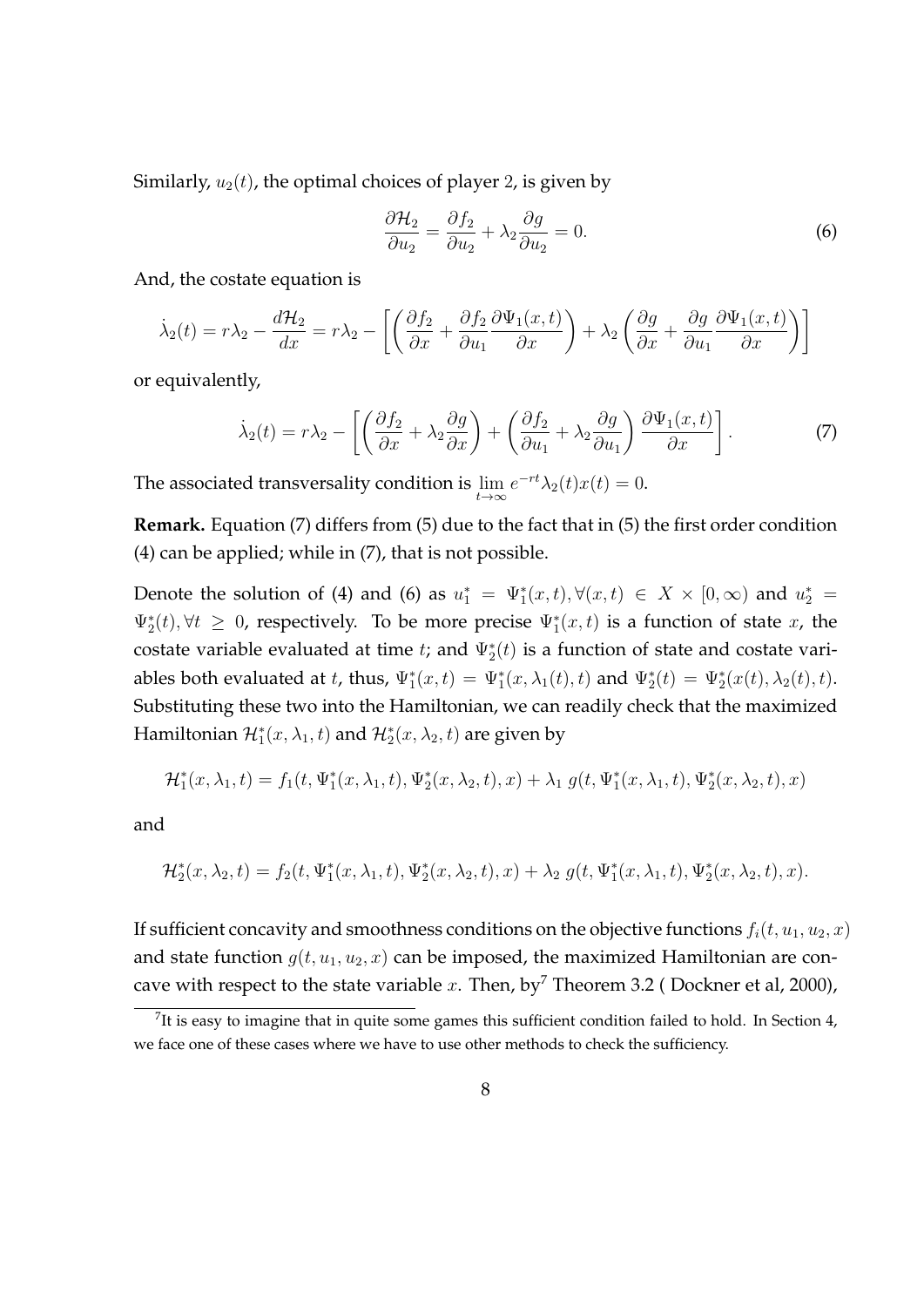$u_i^*(t)$   $(i = 1,2)$  are optimal paths. Thus, the solution  $\{u_1^*(x,t), u_2^*(t)\}$ ,  $\forall x \in X$  and  $\forall t \geq 0$ form a pair of non-degenerate Markovian Nash Equilibrium.

Finally, substituting  $u_1^* = \Psi_1^*(x,t)$  and  $u_2^* = \Psi_2^*(t)$  into the canonical system: state equation (1), two costate equations (5) and (7), we can obtain the solution for the whole trajectory path of the differential game.

Now, we can clearly define the heterogeneous strategy as following:

**Definition 1** *(Heterogeneous Strategic Nash Equilibrium)* A 2-tuple  $(\Psi_1, \Psi_2)$  of func*tions*  $\Psi_1$  :  $X \times [0, +\infty) \to \mathbb{R}$  and  $\Psi_2$  :  $[0, +\infty) \to \mathbb{R}$ , with  $\Psi_1 = \Psi_1(x, t), \forall (x, t) \in$  $X \times [0, +\infty)$  and  $\Psi_2 = \Psi(t), \forall t \in [0, +\infty)$ , forms a Heterogeneous Strategic Nash Equi*librium if, for each*  $i = 1, 2$ , an optimal control path  $u_i$  of player *i* exists and is given by: *Markovian strategy for player 1,*  $u_1(t) = \Psi_1(x(t), t)$ , and anticipating open-loop strategy for *player* 2,  $u_2(t) = \Psi_2(t)$ .

**Remark.** The open-loop player differs from the classical case where both players adopt open-loop strategies. Under current setting, the open-loop strategic player corrects, though at the beginning of the game by some guessing principle, her strategy based on the possible updating the rival player may take. Thus, the open-loop strategy player is not completely passive, rather in an anticipating defensive position. We call this kind of open-loop strategy as *anticipating open-loop strategy*<sup>8</sup> . This way of constructing strategy gives possibility of subgame perfection.<sup>9</sup>

We close this section with a brief remark concerning the subgame perfection of stationary Markovian Nash Equilibrium in an autonomous system. The pair of stationary strategy,  $(\overline{u_1}^*=\Psi_1^*(\overline{x}), \overline{u_2}^*=\Psi_2^*(\overline{x}))$  is subgame perfect as long as it does not depend

<sup>&</sup>lt;sup>8</sup>Our definition of anticipating strategy is different from the nonanticipating strategy defined in Chapter 8, Dockner et al. (2000), in which the nonanticipating strategy means that a feasible strategy for an optimal action at time *t* can only depend on information that has been revealed by that time, rather than the realization of future time. Our definition of anticipating focus on the anticipating of the rival's strategic form (that is, knowing the rival player will update her strategy and play Markovian strategy), rather than on the future information.

<sup>9</sup>Of course, open-loop strategy may be subgame perfect, see Reynold(1987).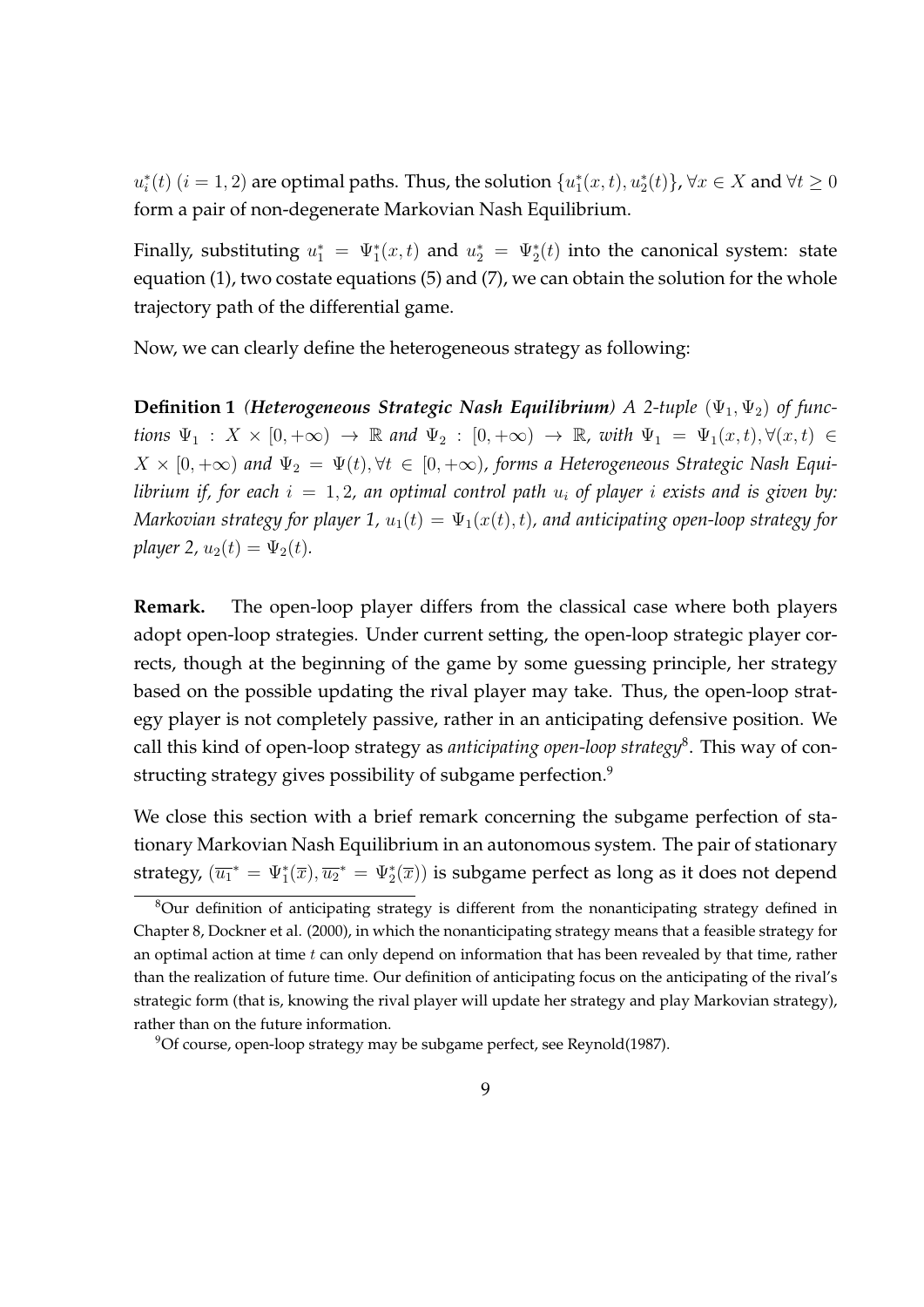on the initial condition  $x(0)$ . The reason for subgame perfection follows the remark of Dockner et al (2000, P.105)– if an autonomous differential game is defined on the time interval  $[0, \infty)$ , then its subgame is equivalent (in fact, identical) to the original game. It follows from the definition of subgame perfect Nash equilibrium that any stationary Markovian Nash Equilibrium is subgame perfect, provided it is independent of the initial state  $x(0)$ . While if the system is non-autonomous, this results may not be true, even the stationary strategy is independent of the initial state.

# **3 Examples of games with heterogeneous strategies**

In this section, we provide some examples where asymmetric situations appear and heterogeneous strategy spaces should be adopted by the players. The order of examples are the following: Example 1 and 2 present the situation where the two players enjoy the same information set, however, one does not have the same capacity of taking the same strategy as her rival. Example 1 comes directly from the recent publication of Han et al. (2014) where they employed similar kind of heterogeneous strategies. Example 3 and 4 could be the case where the two players can be symmetric or identical in obtaining information of the state of the world and having the same capacity of making decision, however, due to social choices, political considerations or other constraints, one player commits to and keeps on a strategy, while the other player updates her strategy based on the state of the world. This is the case we called *unilateral commitment* in differential game. Specially, in order to see the difference between heterogeneous strategies and homogenous one, in the next section, we represent one example which comes directly from the study of Fershtman and Kamien (1987).

This list of real world situations in which dynamic heterogeneous strategies are played is not exhaustive. Further applications and potential examples and exercises will be mentioned again in the conclusion.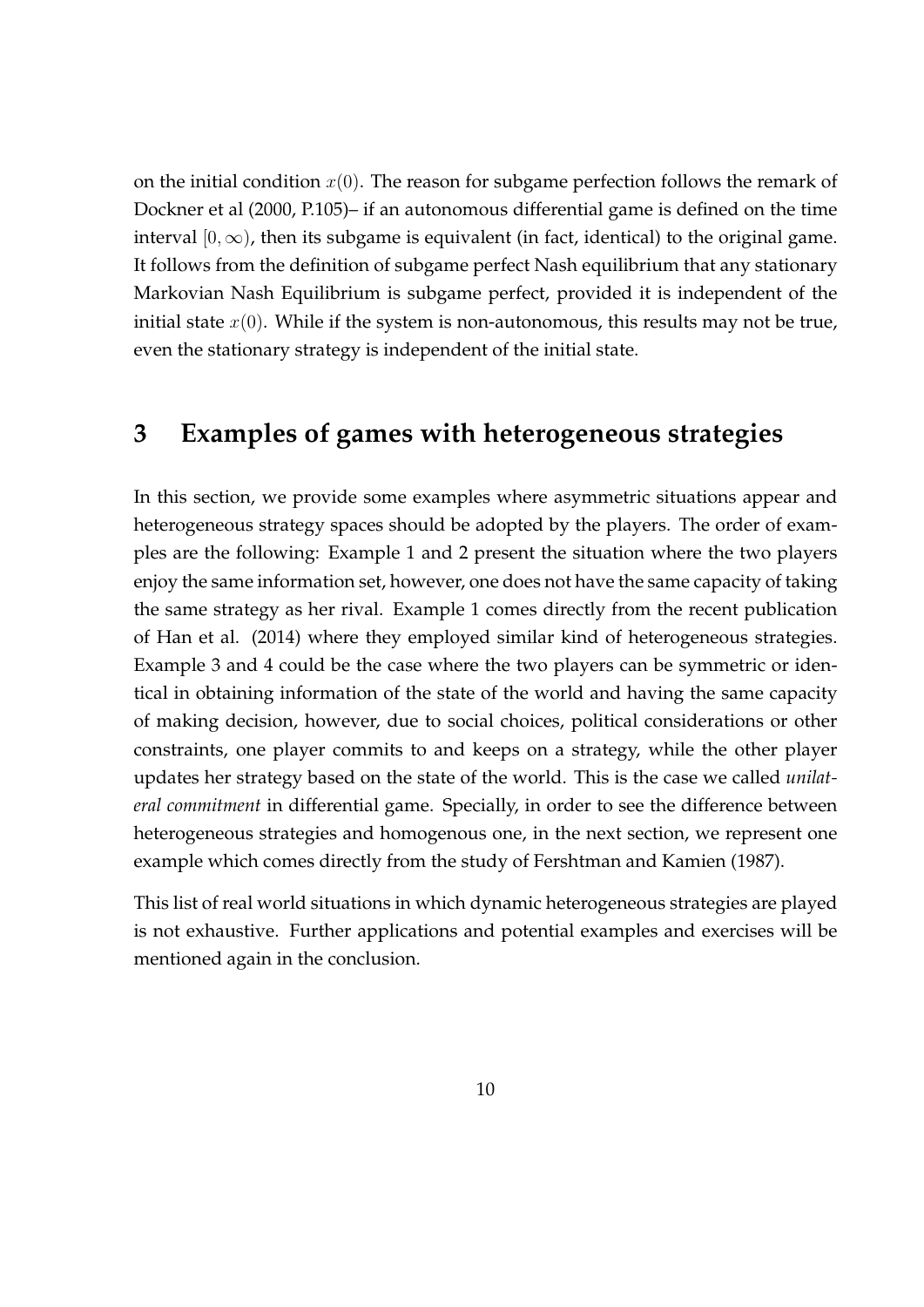#### **3.1 Same information set but different strategy spaces**

#### **Example 1. Dynamic tax competition between unequal size jurisdictions–Han et al. (2014)**

The first illustration stems from the dynamic competition between big economies and small ones such as tax/infrastructre competition among different jurisdictions. Most models in the tax competition literature are static. Though Zissimos and Wooders (2008) have called for the need of dynamic studies of tax competition, Han et al. (2014) is one of the very few exceptions studying tax competition under a dynamic-strategic setting. They assume that a small economy and a large one enter a dynamic tax-andinfrastructure-competition game where the size asymmetry of these two economies play an essential role.

As they argued, on the one hand, small-in-size is a natural disadvantage for most of the small economies; but, on the other hand, small-in-size sometimes can be considered an asset (Kuznets, 1960; Easterly and Kray, 2000) given the economic success of many micro-states. Han et al (2014) argue that small states are more flexible in their political decision making than much larger countries ( see also Streeten, 1993); for example, problems related to collective action can be solved more easily in small countries. These attributes facilitate greater single-mindedness and focus on economic policy-making and promote a more rapid and effective response to exogenous change (Armstrong and Read, 1995).

Han et al. (2014) introduce dynamic firm relocation process via location attachment assumption. More precisely, they assume that the one person one capital firm produces net  $q + a_i$  units final goods and sold in world competitive market with price normalized to 1. Here,  $q$  presents private firm's productivity and  $a_i$ ,  $i = 1, 2$ , reads country  $i$ 's specific productivity enhancing public goods.

Consider an entrepreneur in the small country, if she invests at home, the profit is

$$
\pi_1(t) = q(t) + a_1(t) - T_1(t)
$$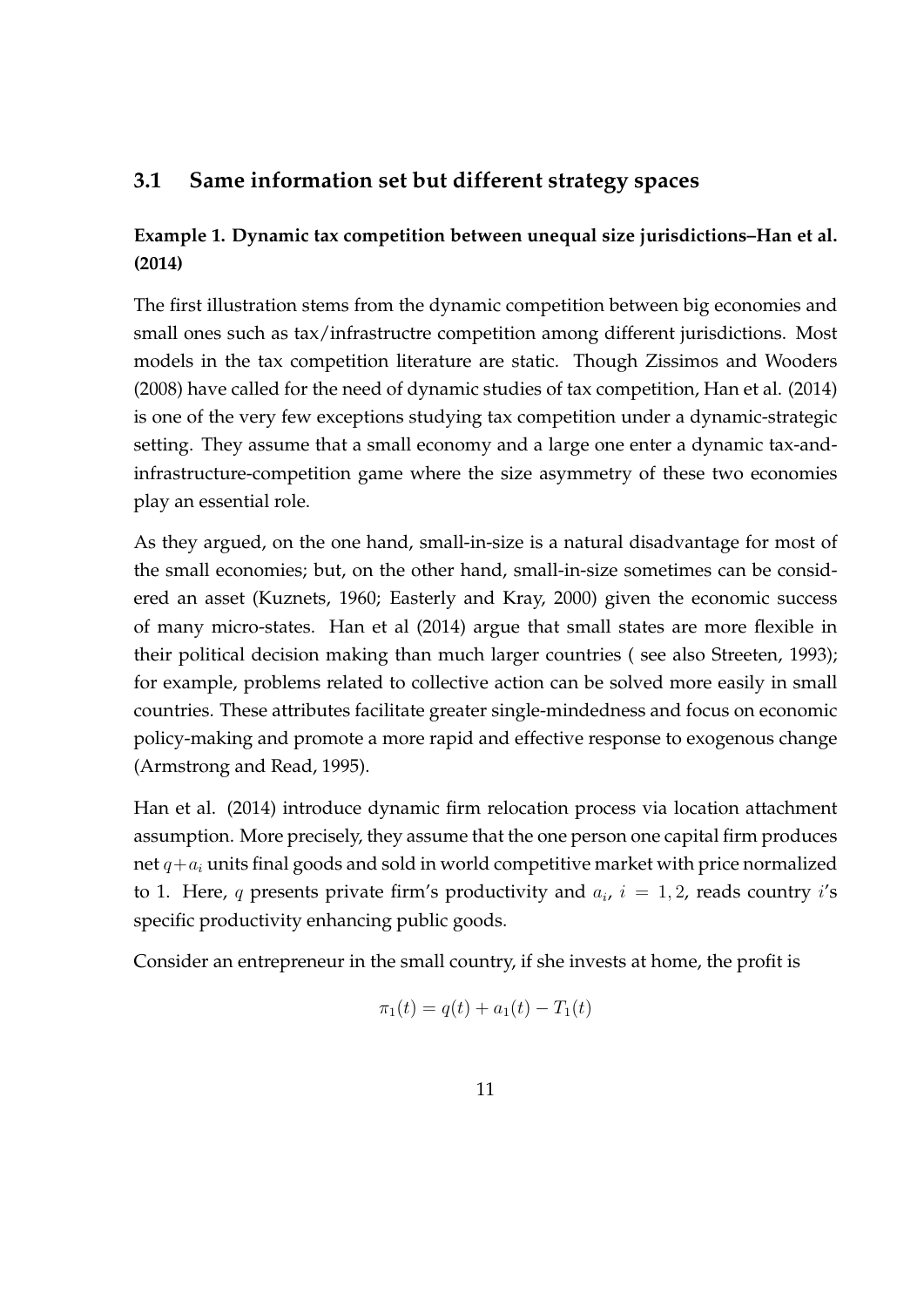and if she invests abroad, profit is then

$$
\pi_2(t) = q(t) + a_2(t) - T_2(t) - k \cdot x(t)
$$

with  $T_i(t)$  tax rate in country  $i = 1, 2$ . Here, mobility cost is  $k \cdot x(t)$  with unit mobility cost *k* and distance to frontier *x*.

Similar arguments are also true for firms originally located in big country. Thus, we can obtain the indifferent firm is located at

$$
x(t, a_1, a_2, T_1, T_2) = \frac{a_2(t) - T_2(t)}{k} - \frac{a_1(t) - T_1(t)}{k}.
$$

If denote number of firms at time *t* located in the small economy as  $S_1(t) = S(t)$  and the number of firms in the large economy is then  $S_2(t) = 1 - S(t)$  by assuming that total number of firms is constant and normalized to 1. Thus, law of motion of number of firm in the small economy is governed by

$$
\dot{S}(t) = -x = \frac{a_1(t) - T_1(t)}{k} - \frac{a_2(t) - T_2(t)}{k}.
$$
\n(8)

Furthermore, both small and large economies' policy makers choose tax *Ti*(*t*) and public goods  $a_i(t)$  simultaneously to maximize tax revenue:

$$
J_i = \max_{a_i, T_i} \int_0^{+\infty} e^{-rt} \left( \sqrt{S_i T_i} - \frac{\beta_i}{2} a_i^2 \right) dt, \ \ i = 1, 2,
$$

subject to dynamic relocation of firms (8).

Han et al. (2014) take into account the differences between large and small economies. And hence, they consider a situation where the small economy plays Markovian strategy while the large country adopts anticipating open-loop strategy. They find that the extra flexibility in policy making– taking Markovian strategy – is very essential for the surviving of small states while competing with big folks.

#### **Example 2. Optimal allocation of drug control efforts**

Dawid and Feichtinger (1996) provide a dynamic drug control problem with two players, i.e., drug dealers and the government. They offer the optimal allocation of gov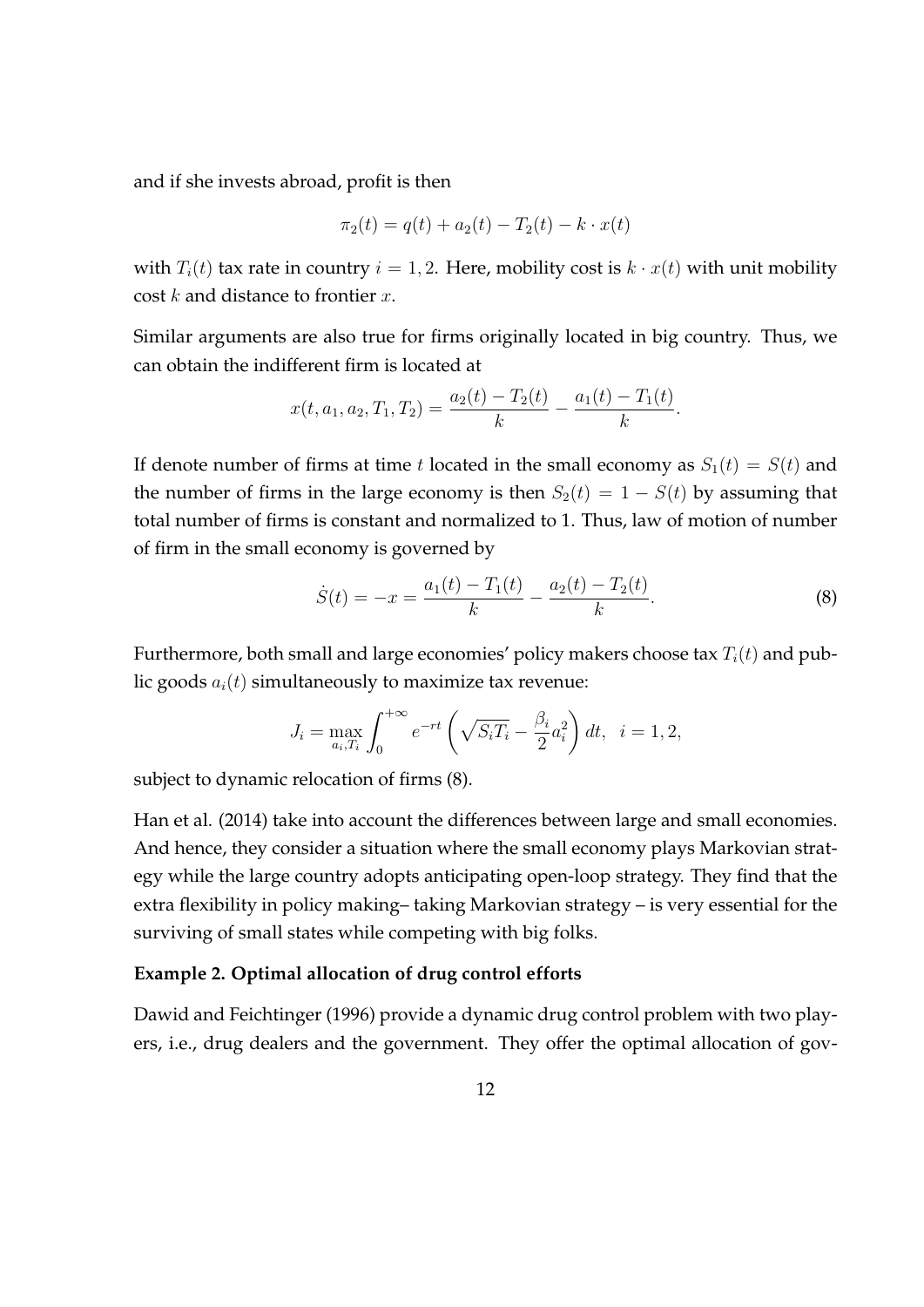ernmental efforts between treatment and law enforcement minimizing the total discounted cost stream in the equilibrium. Their players are asymmetric and their game is not linear-quadratic.

More precisely, their model is the following: both government and drug dealers maximize their respective objectives. The drug dealers choose,  $u > 0$ , the effort of the dealers, which they interpret as the time the dealer spends in the street in order to attract new customers; and government chooses,  $v > 0$ , the whole expense spent to deal with drug problem. Denote  $x(t) \in [0, \bar{x}]$  as drug user at time *t*, with given fixed upper bound  $\overline{x} > 0$ .

Dawid and Feichtinger (1996) assume that the growth of the stock of drug users is governed by three forces: activities of the drug dealers, death and treatment of drug users. Denote  $g(x)$  as a growth function with the characteristic notions of a diffusion dynamics of drug user, *d* as death rate and hence, the motion of drug user follows:

$$
\begin{cases}\n\dot{x} = g(x)\sqrt{u} - dx - f(x)\sqrt{\phi v}, \\
x(0) = x_0 \in [0, \overline{x}], \quad \phi \in [0, 1], d > 0.\n\end{cases}
$$
\n(9)

Here, function *f*(*x*) *√*  $\overline{\phi v}$  measures the treatment effects, with  $\phi \in [0,1]$  fraction of budget for drug control invested in treatment, (1*−ϕ*)*v* the fraction of budget of crackdown on dealers, and  $f \in C^1[0,\overline{x}]$  checks:  $f(0) = 0$ ,  $f'(x) > 0$  and  $(f(x)/x)' < 0$ .

The objective of drug dealer is

$$
\max_{u \in [0,\infty)} J_d = \int_0^\infty e^{-r_d t} [U(x) - C_d(u, (1-\phi)v)] dt,
$$
\n(10)

subject to constraint (9), where function  $U(\cdot)$  is dealer's income and function  $C_d(\cdot)$  describes the damage for the whole class of dealers caused by government law enforcement actions.

The problem of government is the cost produced by the drug users, including the direct cost,  $D(x)$ , and the effort of controlling the drug problem,  $C_g(v)$ . Thus, the objective of government is:

$$
\max_{v \in [0,\infty)} J_g = \int_0^\infty e^{-r_g t} [-D(x) - C_g(v)] dt,\tag{11}
$$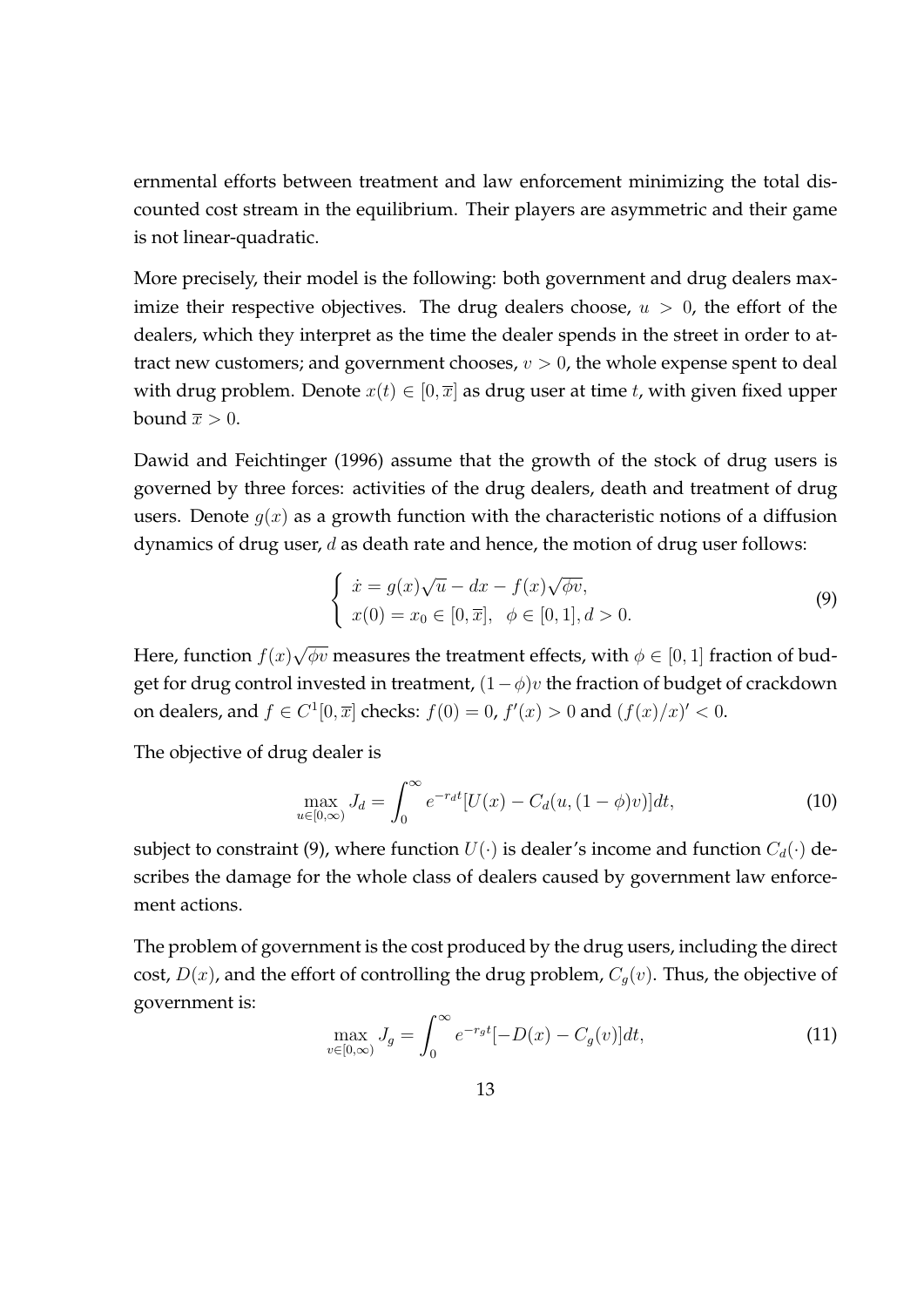subject to constraint (9).

Dawid and Feichtinger (1996) develop an explicit solution of the stationary feedback strategies where both players play Markovian strategies. Arguably, though both government and drug dealers have the same information as to the number of drug users, they have different objective and different constraint on taking their strategic actions. Thus, different strategic spaces may be more proper: government's treatment and law enforcement are based on law and/or regulations while the drug dealers act in ways to avoid government control. Given the law and regulations are transparent and announced by the government( if we do not consider policemen's action) while drug dealers do not communicate on their actions and strategies, heterogeneous strategies could be applied in such a context: the drug dealers change their strategies and efforts based on the reality–Markovian strategy, while government action is more open-loop by taking into account the drug dealers' effort, thus anticipating open-loop strategy. Therefore, the two players reach to one heterogeneous strategic Nash Equilibrium.

We close this subsection by noticing that these kinds of examples could also come from the dynamic competition of oligopoly with competitive fringes. In a static setting, Shimomura and Thisse (2012) study asymmetric competition among big and small firms, in which the few big commercial or manufacturing firms are able to affect the market outcome, and a myriad of small family-run businesses with very few employees has a negligible impact on the market. In a general-equilibrium setting, they demonstrate that (abstract on Page 1) "*due to the higher toughness of the market, the entry of big firms leads them to sell more through a market expansion effect, which is generated by the exit of small firms*." Thus, asymmetric strategies are played at the same time depending on the market power. It would be interesting to study the dynamics of this kind of games and its long-run outcome under a differential game where the market share (such as in Han et al. 2014) or the goods' prices (such as in Fershtman and Kamien, 1987, 1990) could serve as the state variable. Benchekroun et al (2009) indeed work out a similar asymmetric situation "on nonrenewable resource oligopoly". Nonetheless, they only study the outcome where both players using open-loop strategies, thus the asymmetric marketing power of strategic choice can not be shown explicitly.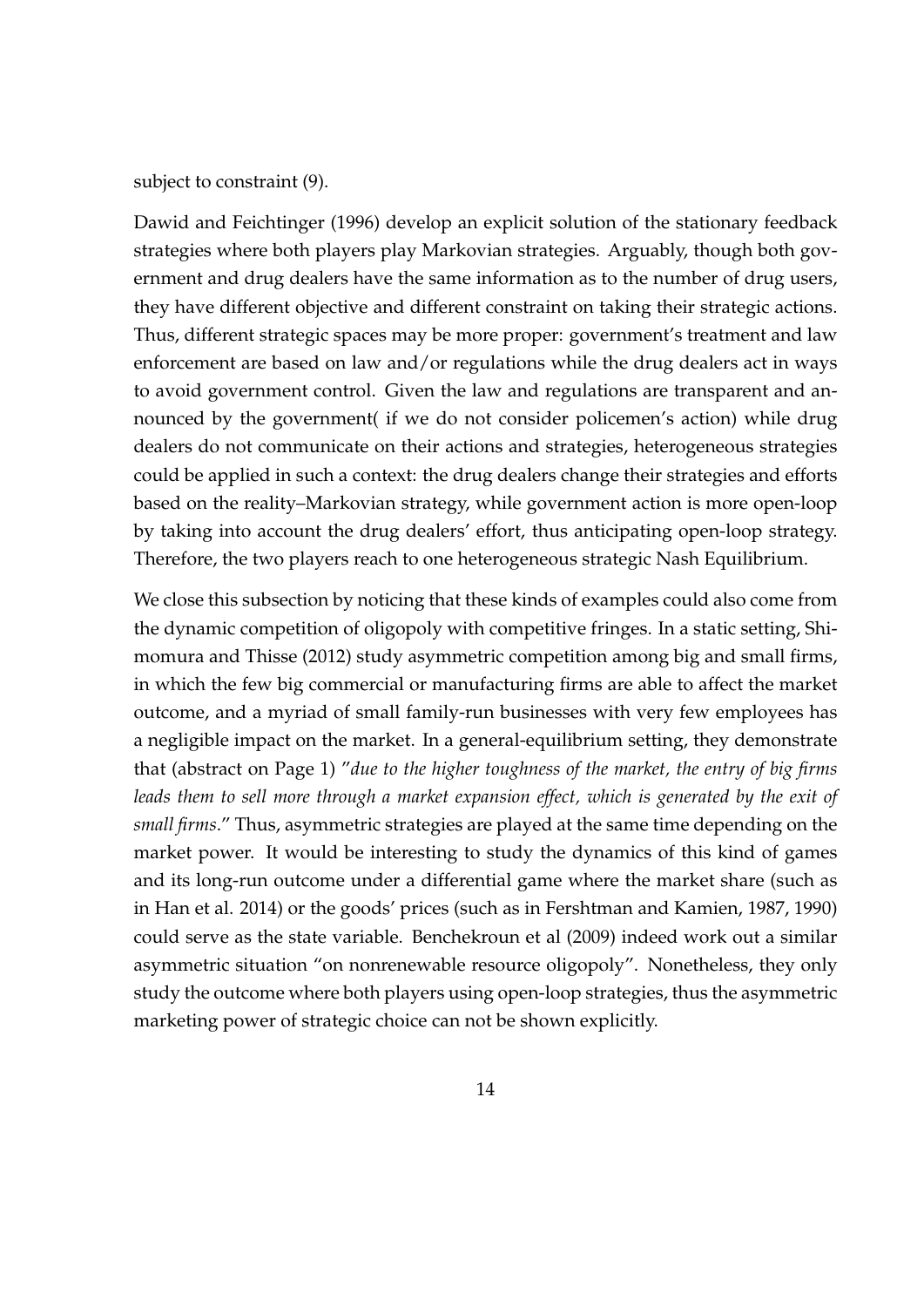#### **3.2 Symmetric players but heterogeneous strategies**

#### **Example 3. Transboundary pollution– Unilateral commitments**

This example relates to the international  $CO<sub>2</sub>$  emission control problem. Since the seminal paper of Dockner and Sorger (1996), there have been various contributions using differential games to study transboundary pollution control problems. However, most of them have simply ignored open-loop strategies. The main reason is that it was thought that players are too naive to play open-loop strategies as they do not use any information acquired during the game and, consequently, do not respond to changes in the current pollution stock. In the context of climate change and policies that have been implemented to its mitigation, it is important to distinguish between countries which have taken binding commitments to stabilize/reduce their Greenhouse Gas (GHG) emissions, such as in the Kyoto Protocol or the EU 2007 Energy Package, and countries which have proposed more flexible approaches, based on regular updates of the targets to reach, according to current states of the world.

For this kind of problem, the EU, under the Kyoto Protocol or its own unilateral policies, makes commitments about emission reductions from which they cannot deviate, while the USA and China, on the contrary, can deviate from their commitments (or do not have any commitment at all) and regularly revise their targets and policies. In the first case, we refer to open-loop strategies and in the second case to Markovian strategies. And, obviously, the classical method, where either both players adopt open-loop strategies or both play Markovian strategies, is not the proper one in these sorts of circumstances.

Bertinelli et al (2015) present one of this type of example. The choices of different players could be the abatement efforts or  $CO<sub>2</sub>$  reduction and the common state will be the environmental quality or  $CO<sub>2</sub>$  stock. More precisely, the possible model is the following.

These two players undergo the same pollution state,  $x(t)$ , which is given by the follow-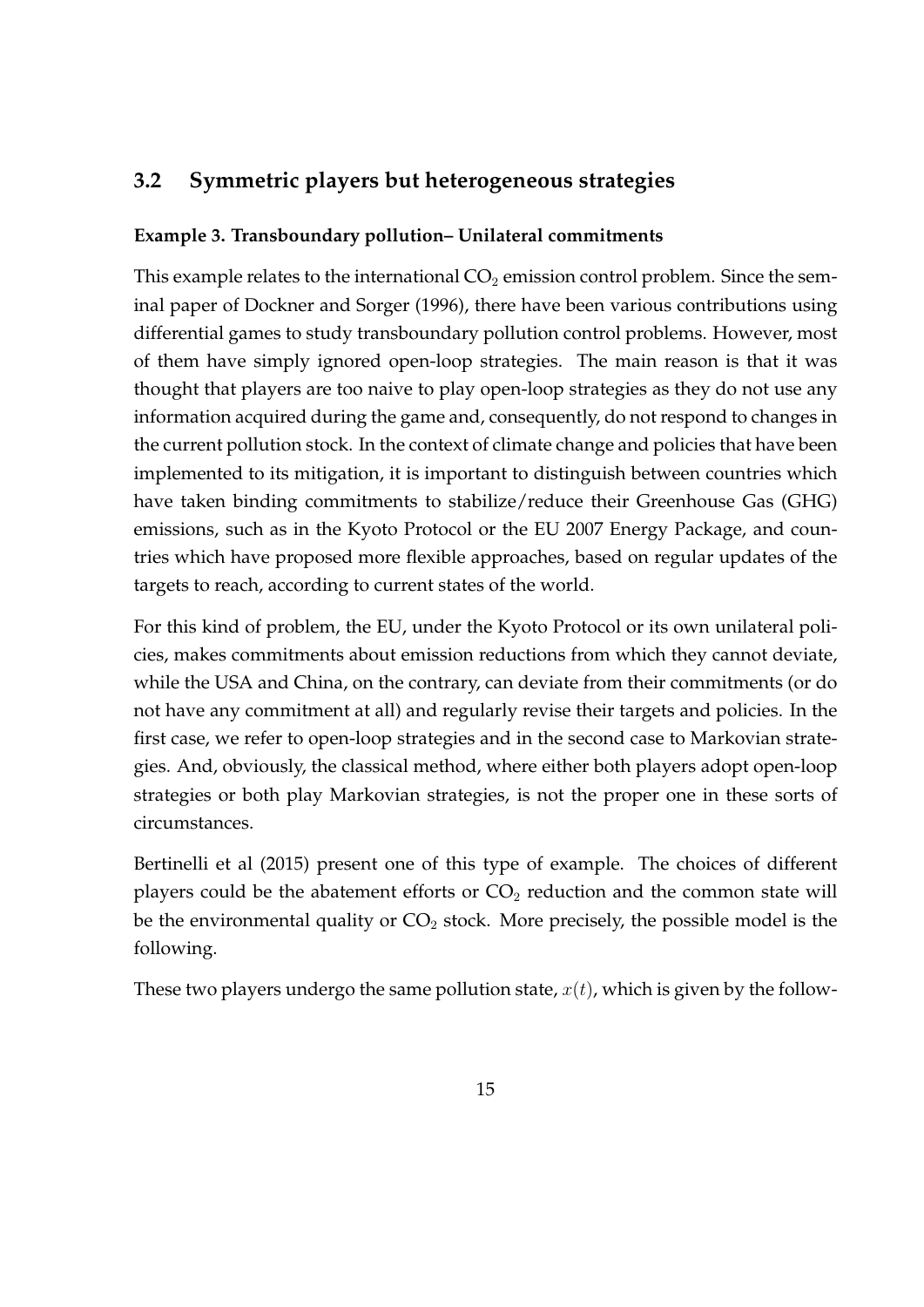ing equation

$$
\dot{x}(t) = E(t) - (u_i + u_j)\sqrt{x(t)} - \delta x(t), \ \ t \ge 0,
$$
\n(12)

where the initial condition  $x(0)$  is a given positive constant, and parameter  $\delta \in [0,1]$ measures the pollution absorption rate of nature.  $E(t) = E_i(t) + E_i(t)$  is a known positive function of pollution emissions.

The two countries' policy makers need to choose their abatement rate  $u_l$ ,  $l = i, j$ , to maximize their utility

$$
\max_{u_l} \int_0^{\overline{T}} e^{-r_l t} \left( -x(t) - \frac{\alpha_l}{2} u_l^2 \right) dt + S(x(\overline{T})), \quad l = i, j,
$$
\n(13)

subject to the state constraint (12), where  $r_l \in [0,1)$  is the time preference parameter, *α<sup>l</sup>* is a positive, constant adjustment cost coefficient. We consider *T ≤ ∞*, where  $S(x(\infty)) = 0$  and in finite time  $\overline{T} = T$ ,  $S(x(T))$  is a given known positive function, with  $S_x < 0$ . Furthermore,  $x(\overline{T})$  is the final target of the pollution state of the world, where both players agree on a final date *T*.

Most probably, as long as  $T < \infty$ , the heterogeneous strategy is not subgame perfect, which coincides with the tragedy-of-the-commons' outcome, this unilateral decision should have worsened the welfare of EU citizens.

#### **Example 4. Unilateral production restrictions in a dynamic duopoly**

Benchekroun (2003) presents a model where several countries share access to a productive asset and the agreements upon the exploitation of the asset are very hard to reach.

In more detail, he assumes that firm  $i(= 1, 2)$  maximizes its own discounted sum of instantaneous profits:

$$
J^{i} = \int_{0}^{\infty} P(q_1(t) + q_2(t))q_i(t)e^{-rt}dt,
$$

subject to the law of motion of asset stock

$$
\dot{S} = F(S) - q_1(t) - q_2(t), S(0) = S_0
$$
 given.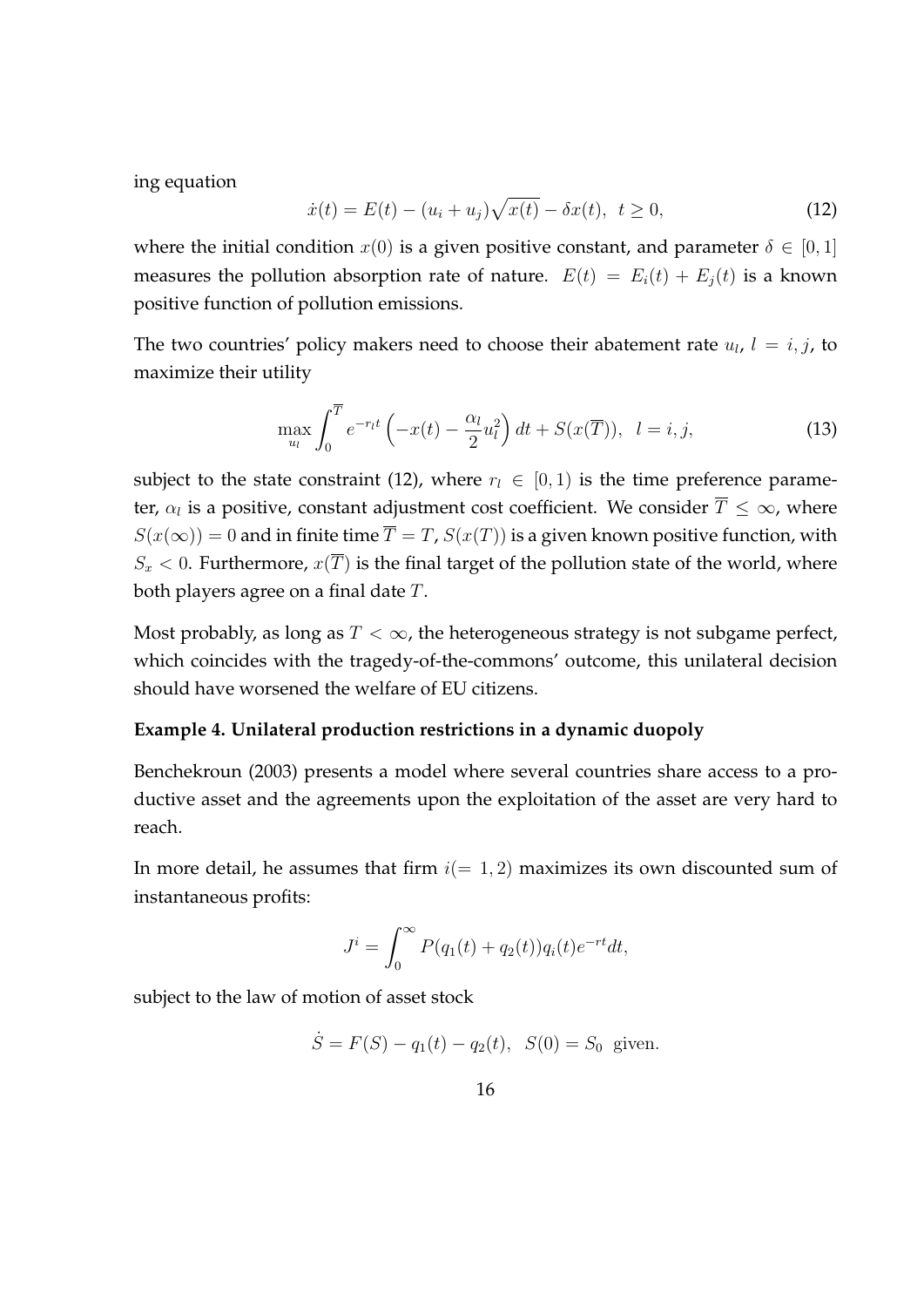Here, parameter *r* is time preference,  $q_i$  is quantity of output of firm *i* from country *i*, price *P*(*q*) is inverse demand function, *S* reads stock of productive asset and function *F*(*S*) presents the production of stock, such as fish population.

Benchekroun (2003) first presents the results of laissez-faire closed-loop Nash equilibrium, then he goes one step further consider a situation where one player wishes to increase the asset's stock in the long run. Given "*no agreement between the two countries is possible: country one can only regulate its own firm's production* " (Page 222), thus " *country one implements unilaterally a production restriction*". In doing so, Benchekroun (2003) frist "*supposes that country one constrains its firm to adopt*" an exogenously given strategy based on the above calculated laissez-faire closed-loop Nash equilibrium strategy; then the firm two's best response, to the given firm one's strategy, is calculated. Thus, long-run steady states studies, under the two different strategy sets, are possible and comparison outcomes are presented.

However, the given constrained strategy of country one is more based on common sense without justification, which may not be optimal choice of the country one. Thus, most probably, the pair of strategies is not one Nash equilibrium. It is plausible and interesting to study this kind of setting but apply heterogeneous strategic Nash equilibrium and compared with laissez-faire closed-loop Nash equilibrium.

# **4 Heterogeneous strategy of Fershtman-Kamien model**

Fershtman and Kamien (1987, 1990) study the *Dynamic duopolistic competition with sticky prices* with infinite-horizon and finite-horizon of time, respectively. The main objective of the first paper is to investigate the relationship between the speed at which the price converges to its value on the static demand function and the resultant stationary subgame perfect Markovian equilibrium price. The second paper specially studies the relationship between the "turnpike properties" of the finite-horizon subgame perfect equilibrium strategies and the infinite-horizon subgame perfect equilibrium strategies where the feedback strategies in a finite-horizon game are non-autonomous.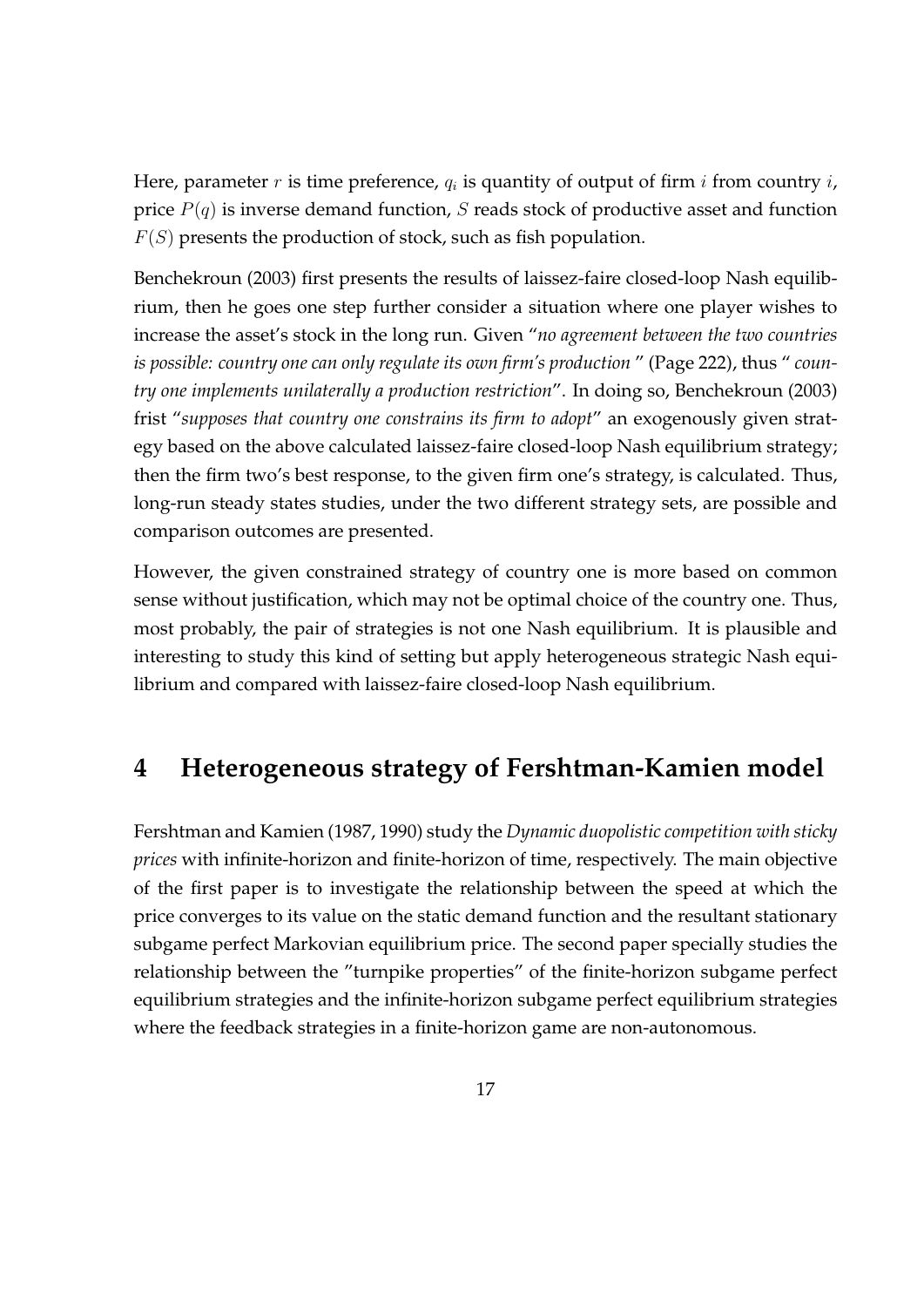Without economic interpretation, the mathematics model of Fershtman and Kamien (1987) is the following: let  $i = 1, 2$ . Player *i* chooses  $u_i$  to maximize objective

$$
\max_{u_i} J^i(u_i, u_j) = \int_0^\infty e^{-rt} \left( pu_i(t) - cu_i(t) - \frac{u_i^2(t)}{2} \right) dt
$$

subject to

$$
\dot{p}(t) = s(a - (u_1(t) + u_2(t)) - p(t))
$$

and  $p(0) = p_0$  given, with positive constants  $r, a$  and  $c$  given.

Fershtman and Kamien (1987) study the symmetric case and symmetric strategies. As they mentioned there may be other kind of subgame perfect strategies– our setting of heterogeneous strategies could be one of these cases, which we give complete calculation in the rest of this section.

Before starting, we must mention that in this section we only give detail calculation of the heterogeneous strategy of Fershtman and Kamien (1987) model. The other examples mentioned in the last section can be done similarly.

In the following, we first repeat their findings which will be used to compare with the outcomes of heterogeneous strategy. The following subsections are devoted to the process of finding the heterogeneous-strategic subgame perfect Nash Equilibrium.

#### **4.1 Main results of Fershtman and Kamien (1987)**

Fershtman and Kamien (1987) demonstrate the following results (see also Fershtman and Kamien, 1990, page 51-52).

(A) (Open-loop Strategy) The standard current value Hamiltonian yields the following necessary conditions for an open-loop equilibrium:

$$
p(t) - c - u_i(t) - \lambda_i(t)s = 0, \quad i = 1, 2,
$$
  

$$
\dot{\lambda}_i(t) = (s + r)\lambda_i(t) - u_i(t), \text{ and } \lim_{t \to \infty} e^{-rt} \lambda_i(t) = 0, \quad i = 1, 2.
$$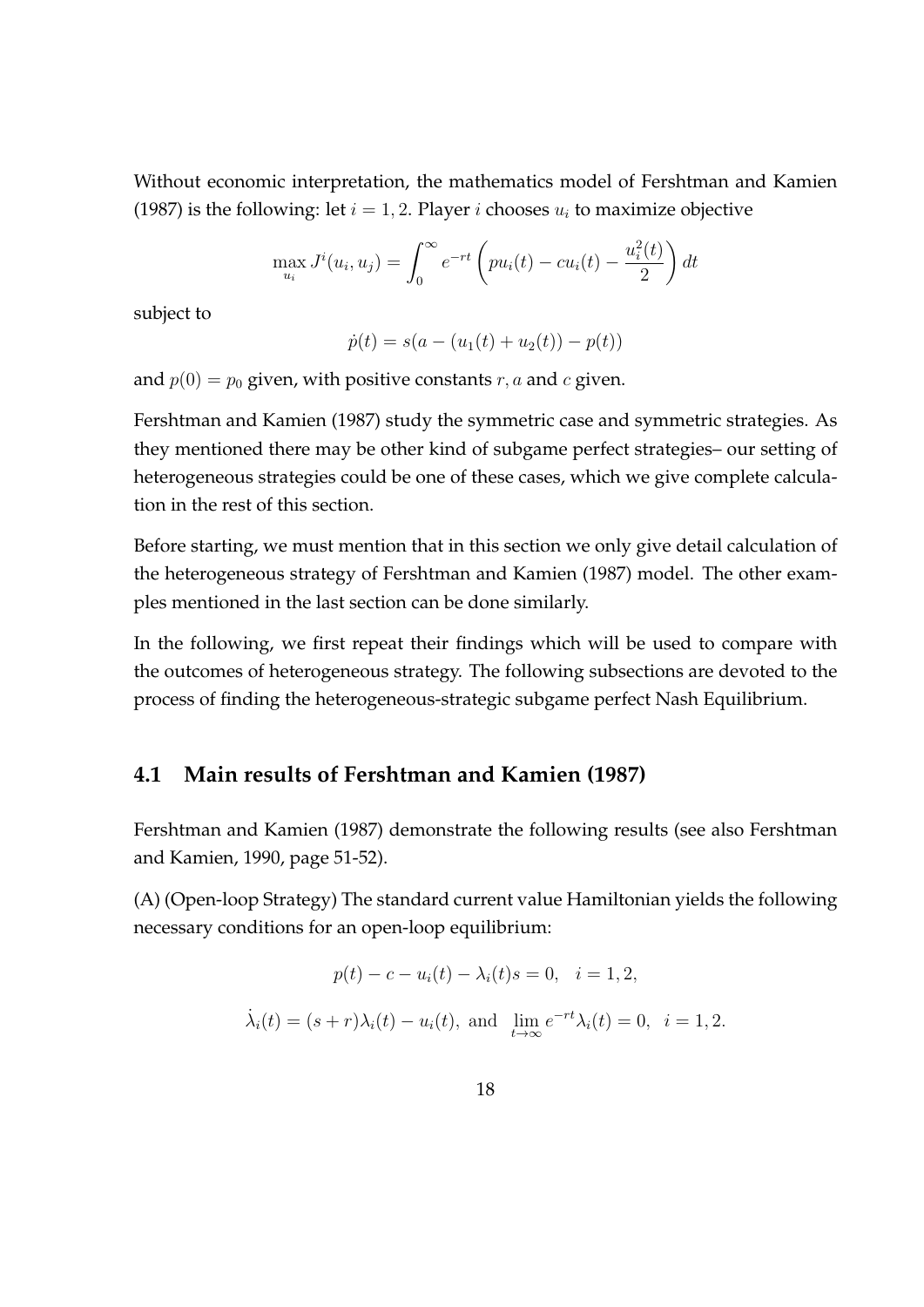(B) (Markovian Strategy) The following strategies constitute an asymptotically-stable feedback Nash equilibrium for the infinite-horizon game

$$
u_i^*(p) = \begin{cases} 0, & p \le \hat{p} \\ (1 - sK_{\infty})p + (sE_{\infty}), & p > \hat{p}, \ i = 1, 2 \end{cases}
$$
 (14)

where

$$
K_{\infty} = (r + 6s - \sqrt{(r + 6s)^2 - 12s^2})/6s^2,
$$
  

$$
E_{\infty} = \frac{-asK_{\infty} + c - 2scK_{\infty}}{r - 3s^2K_{\infty} + 3s}
$$

and

$$
\widehat{p} = \frac{c - sE_{\infty}}{1 - sK_{\infty}}.
$$

(C) (Limit Game) As the speed of adjustment goes to infinity, the static Cournot equilibrium price,  $p_D = \frac{a+c}{2}$  $\frac{+e}{2}$ , is the asymptotic limit of the open-loop Nash equilibrium,  $p_{open}^* =$  $4sp_D^* + 3rp_c^*$  $\frac{\mu_D + 3r}{4s + 3r}$  ( with  $p_c^* = \frac{a + 2c}{3}$  $\frac{+2c}{3}$ ), which is not subgame perfect, while the globally **stable symmetric Markovian Nash equilibrium price,**  $p^*_{MSPN} =$  $p_c^* + 2\sqrt{2/3}p_D^*$  $1 + 2\sqrt{2/3}$ , converges to a value below it.

# **4.2 Non-degenerate Markovian Nash Equilibrium- Heterogeneous strategies**

In this subsection, we obtain the heterogeneous strategies introduced in the previous section and show that the equilibrium is indeed one non-degenerate Markovian Nash equilibrium.

Suppose player 1 plays open-loop strategy,  $u_1(t)$ , by guessing player 2's Markovian strategy. Player 2 plays Markovian strategy,  $u_2(p, t)$ ,  $\forall p > 0$ , by guessing player 1's open-loop strategy. Then, player 1's problem is

$$
\max_{u_1(t)} J^1(u_1, u_2) = \int_0^\infty e^{-rt} \left( pu_1(t) - cu_1(t) - \frac{u_1^2(t)}{2} \right) dt
$$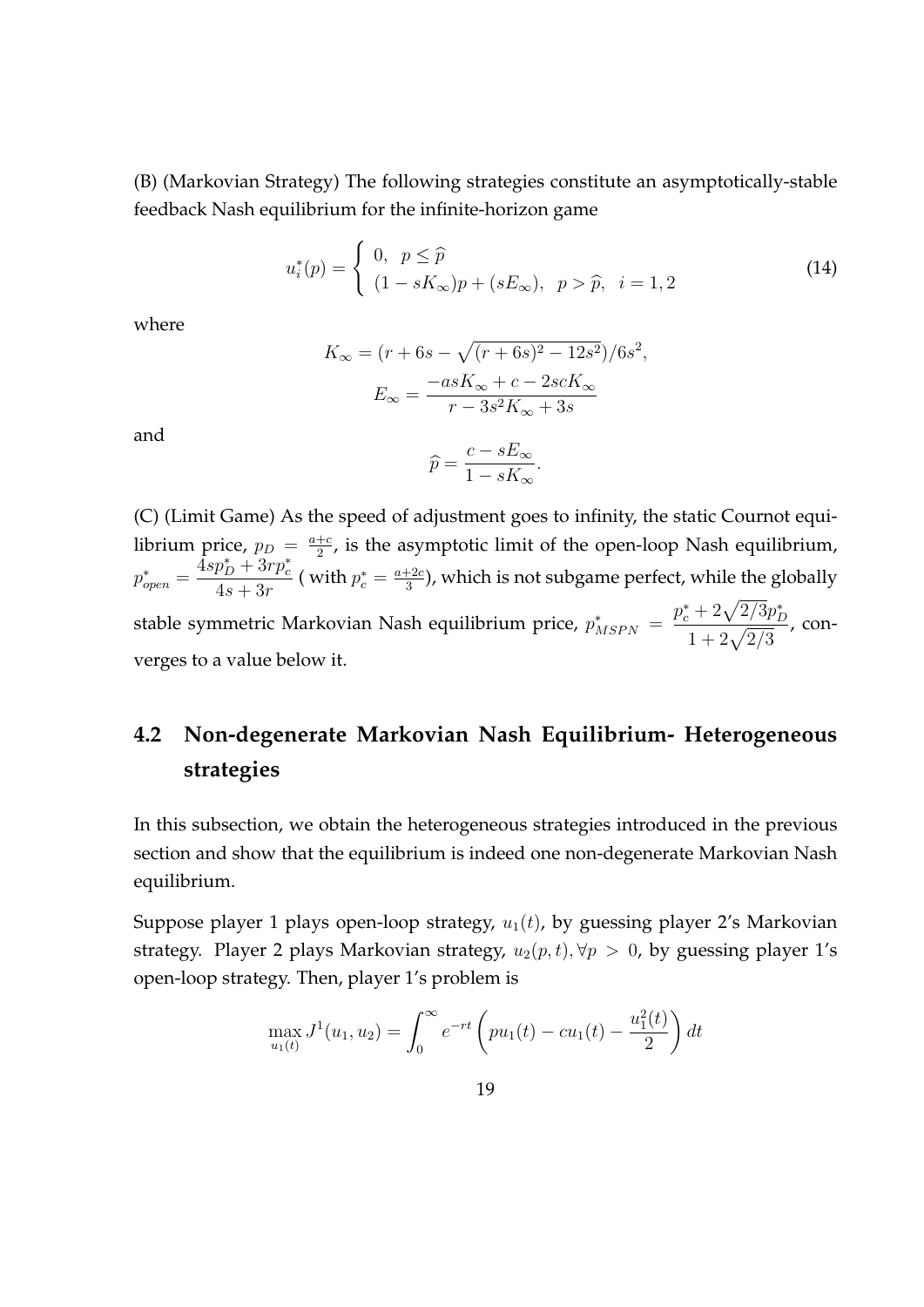subject to

$$
\dot{p}(t) = s(a - (u_1(t) + u_2^*(p(t), t)) - p(t)).
$$

Player 2's problem is

$$
\max_{u_2(p,t)} J^2(u_1, u_2) = \int_0^\infty e^{-rt} \left( pu_2(t) - cu_2(t) - \frac{u_2^2(p,t)}{2} \right) dt
$$

subject to

$$
\dot{p}(t) = s(a - (u_1^*(t) + u_2(p(t), t)) - p(t)).
$$

Thus, player 1's Hamiltonian is

$$
\mathcal{H}^{1}(p, u_{1}, \mu_{1}, t; u_{2}^{*}(p, t)) = \left(pu_{1}(t) - cu_{1}(t) - \frac{u_{1}^{2}(t)}{2}\right) + \mu_{1}s(a - (u_{1}(t) + u_{2}^{*}(p, t)) - p)
$$

where  $u_2^*(p(t), t)$  is player 2's optimal strategy and  $\mu_1$  is player 1's costate variable.

The first order condition yields (necessary and sufficient, due to strict concavity of Hamiltonian in term of control variable),

$$
u_1^*(t) = p(t) - c - s\mu_1(t)
$$

and

$$
\dot{\mu_1}(t) = r\mu_1(t) - \frac{\partial \mathcal{H}^1}{\partial p} = r\mu_1(t) - \left[ u_1 - s\mu_1 - s\mu_1 \frac{\partial u_2^*(p, t)}{\partial p} \right].
$$

Following the conjecture principle presented in the previous section, player 1 **guesses** that player 2's strategy is given by:

$$
u_2^*(p, t) = p - c - s\mu_2(t)
$$

with  $\mu_2(t)$  costate variable of player 2.

Thus, player 1's costate equation is

$$
\dot{\mu_1}(t)) = (r+2s)\mu_1(t) - u_1(t),
$$

with trasversality condition lim *t→∞*  $e^{-rt}\mu_1(t)p(t) = 0.$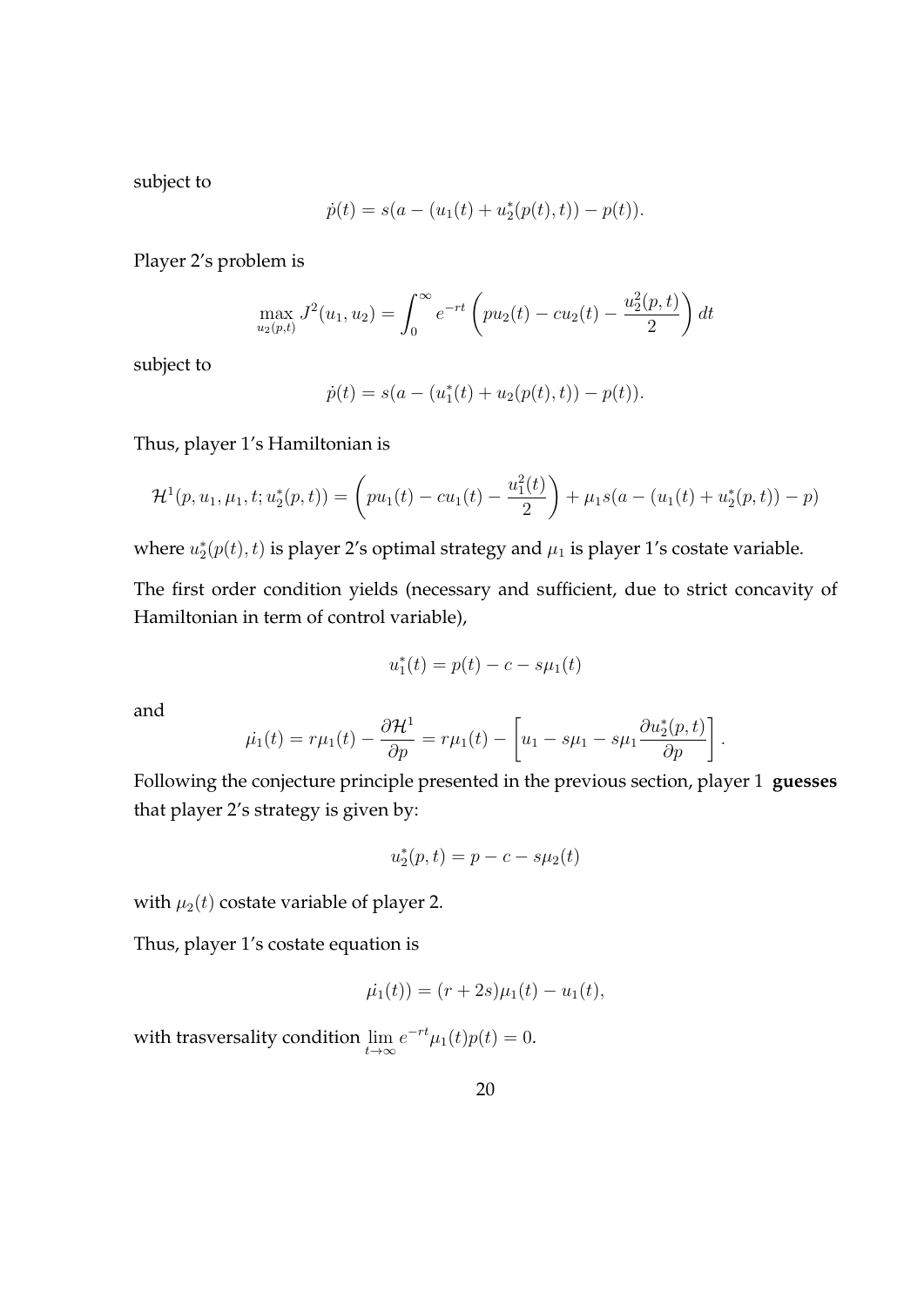Similarly, player 2's Hamiltonian is

$$
\mathcal{H}^{2}(p, u_{2}, \mu_{2}, t; u_{1}^{*}(t)) = \left(p u_{2}(t) - c u_{2}(t) - \frac{u_{2}^{2}(t)}{2}\right) + \mu_{2} s(a - (u_{1}(t) + u_{2}^{*}(p, t)) - p),
$$

where  $u_1^*(t)$  is player 1's optimal strategy. And the first order condition gives (necessary and sufficient, due to strict concavity of Hamiltonian in term of control variable),

$$
u_2^*(p,t) = p - c - s\mu_2(t),
$$

and

$$
\dot{\mu_2}(t) = r\mu_2(t) - \frac{\partial \mathcal{H}^2}{\partial p} = (r+s)\mu_2(t) - u_2(t),
$$

with trasversality condition lim *t→∞*  $e^{-rt}\mu_2(t)p(t) = 0.$ 

It is easy to check that both maximized Hamiltonian of player 1 and 2 are convex in term of state variable *p*. Therefore, we can not use directly the sufficient condition of Theorem 3.2 or Theorem 4.2 of Dockner et al. (2000) to get the sufficiency and can not state what we obtained are indeed Markovian strategies. Thus, we shall use the basic definition of optimality: we need to prove that for player 1,

$$
J^{1}(u_{1}^{*}, u_{2}^{*}) \geq J^{1}(u_{1}, u_{2}^{*}), \ \forall u_{1} \geq 0
$$

and for player 2,

$$
J^{2}(u_{1}^{*}, u_{2}^{*}) \geq J^{1}(u_{1}^{*}, u_{2}), \ \forall u_{2} \geq 0.
$$

By definition,

$$
J^{1}(u_{1}^{*}, u_{2}^{*}) - J^{1}(u_{1}, u_{2}^{*})
$$
\n
$$
= \int_{0}^{\infty} e^{-rt} \left[ \left( pu_{1}^{*}(t) - cu_{1}^{*}(t) - \frac{u_{1}^{*2}(t)}{2} \right) - \left( pu_{1}(t) - cu_{1}(t) - \frac{u_{1}^{2}(t)}{2} \right) \right] dt
$$
\n
$$
= \int_{0}^{\infty} e^{-rt} \left[ \left( \mathcal{H}^{1}(p^{*}, u_{1}^{*}, \mu_{1}; u_{2}^{*}(p^{*})) - \mu_{1} p^{*} \right) - \left( \mathcal{H}^{1}(p, u_{1}, \mu_{1}; u_{2}^{*}(p)) - \mu_{1} p \right) \right] dt
$$
\n
$$
\geq \int_{0}^{\infty} e^{-rt} \left[ \left( \mathcal{H}^{1}(p^{*}, u_{1}^{*}, \mu_{1}; u_{2}^{*}(p^{*})) - \mathcal{H}^{1}(p, u_{1}^{*}, \mu_{1}; u_{2}^{*}(p)) \right) - \mu_{1} \cdot (p^{*} - p) \right] dt
$$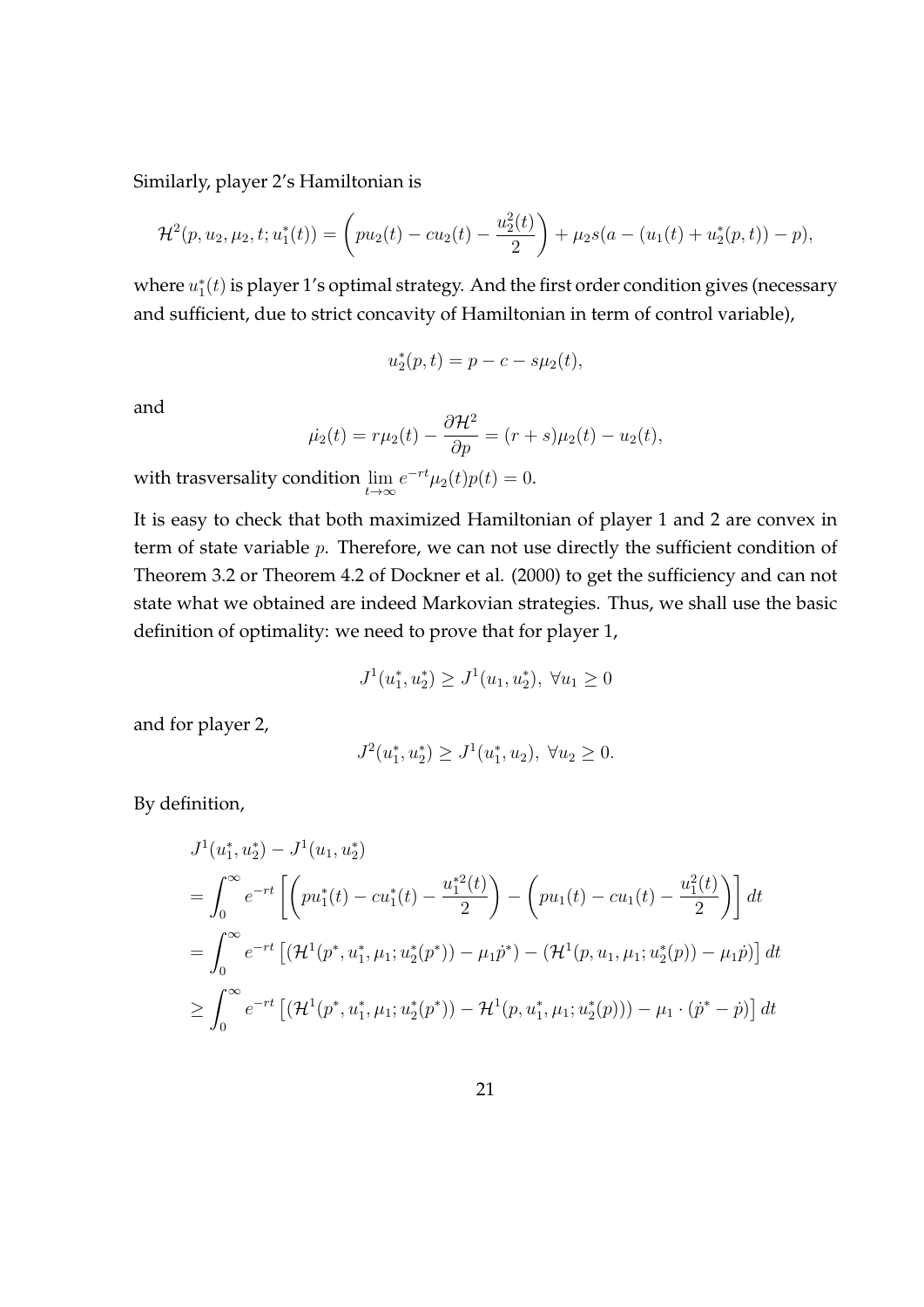where the last inequality comes from the fact that  $\mathcal{H}^1$  is strictly concave in  $u_1$ , that is,

$$
\mathcal{H}^1(p, u_1, \mu_1; u_2^*(p)) \leq \mathcal{H}^1(p^*, u_1^*, \mu_1; u_2^*(p^*))
$$

and hence

$$
-\mathcal{H}^1(p, u_1, \mu_1; u_2^*(p)) \ge -\mathcal{H}^1(p^*, u_1^*, \mu_1; u_2^*(p^*)).
$$

By mean value theorem, we have that there exists *ξ* lies between *p* and *p ∗* , such that

$$
\mathcal{H}^{1}(p^{*}, u_{1}^{*}, \mu_{1}; u_{2}^{*}(p^{*})) - \mathcal{H}^{1}(p, u_{1}^{*}, \mu_{1}; u_{2}^{*}(p)) = \frac{d\mathcal{H}^{1}}{dp}(\xi, u_{1}^{*}, \mu_{1}; u_{2}^{*}(\xi)) \cdot (p^{*} - p)
$$
  
=  $\left[ u_{1}^{*} + s\mu_{1} \left( -1 - \frac{\partial u_{2}^{*}(\xi)}{\partial p} \right) \right] \cdot (p^{*} - p)$   
=  $(u_{1}^{*} - 2s\mu_{1}) \cdot (p^{*} - p).$ 

Therefore,

$$
J^1(u_1^*, u_2^*) - J^1(u_1, u_2^*) \ge \int_0^\infty e^{-rt} (u_1^* - 2s\mu_1) \cdot (p^* - p) dt - \int_0^\infty e^{-rt} \mu_1 \cdot (p^* - p) dt.
$$

Integration by parts of the second part, it yields

$$
\int_0^{\infty} e^{-rt} \mu_1(p^* - \dot{p}) dt
$$
  
=  $e^{-rt} \mu_1(p^*(t) - p(t))|_0^{\infty} - \int_0^{\infty} (p^* - p) \frac{d}{dt} (e^{-rt} s \mu_1(t)) dt$   
=  $0 - \mu_1(0)(p^*(0) - p(0)) - \int_0^{\infty} (p^* - p) e^{-rt} (-r\mu_1 + \mu_1) dt$   
=  $-\int_0^{\infty} (p^* - p) e^{-rt} (-r\mu_1 + \mu_1) dt$ ,

by the fact  $p^*(0) = p(0) = p_0$  and the transversality conditions.

Thus,

$$
J^{1}(u_{1}^{*}, u_{2}^{*}) - J^{1}(u_{1}, u_{2}^{*}) \ge \int_{0}^{\infty} e^{-rt} \left[u_{1}^{*} - 2s\mu_{1} - r\mu_{1} + \mu_{1}\right] dt = 0
$$

by the first order condition.

Hence, for all  $u_1 > 0$ , we have

$$
J^{1}(u_1^*, u_2^*) \geq J^{1}(u_1, u_2^*).
$$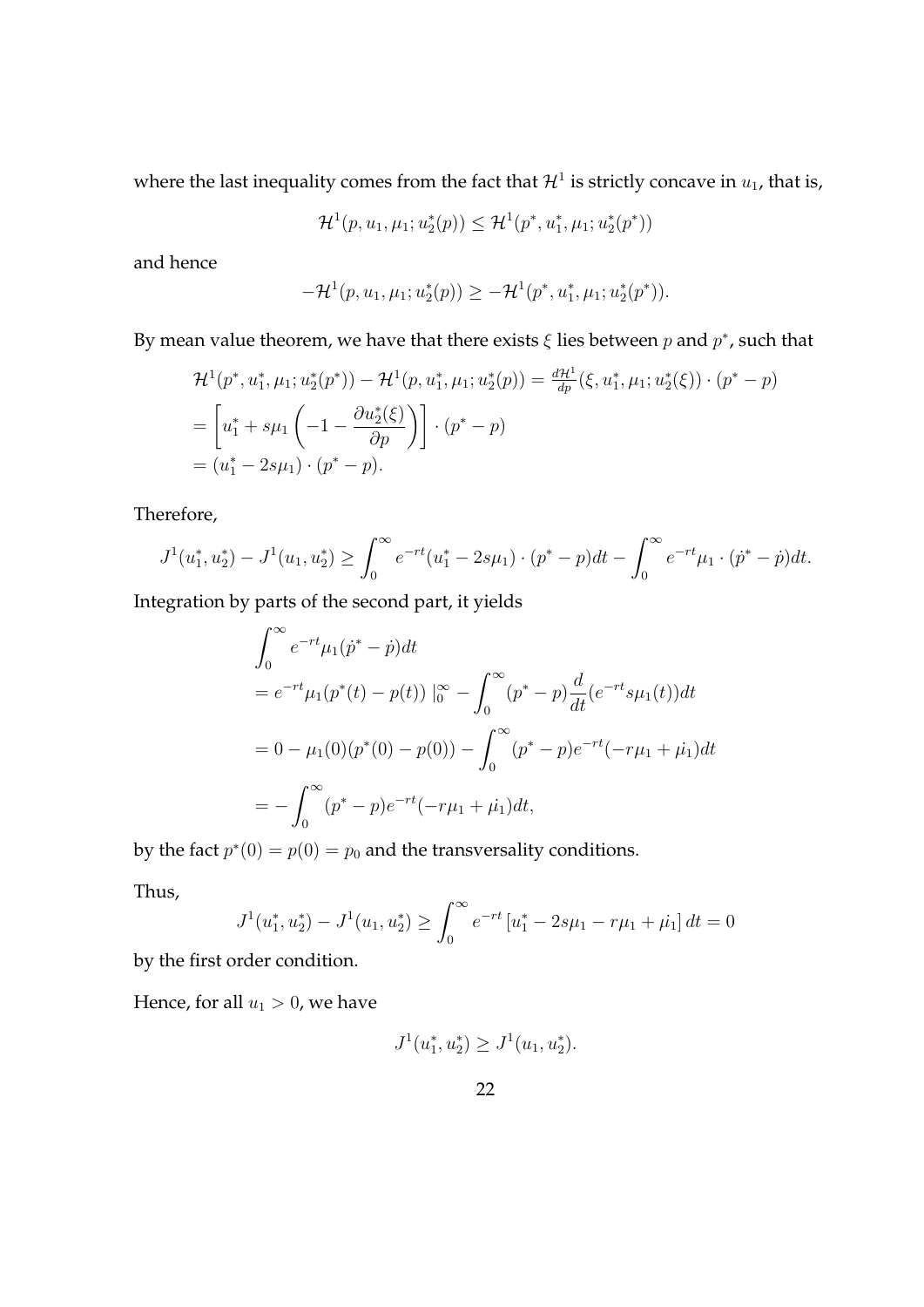In other words,  $u_1^*(t) = p(t) - c - s\mu_1(t)$ , indeed, forms an open-loop strategy for player 1.

Similarly, we can prove that for player 2

$$
J^{2}(u_{1}^{*}, u_{2}^{*}) \geq J^{2}(u_{1}^{*}, u_{2}), \ \forall u_{2} > 0.
$$

Thus,  $u_2^*(p,t) = p - c - s\mu_2(t)$  is one Markovian strategy for player 2.

And therefore, the pair  $(u_1^*, u_2^*)$  forms one non-degenerate Markovian Nash equilibrium by definition.

#### **4.3 Stationary Subgame Perfect Markovian Nash Equilibrium**

Rewrite the canonical system as following

$$
\begin{cases}\n\dot{p}(t) = s(a - (u_1 + u_2) - p(t)), \\
\dot{\mu}_1(t) = (r + 2s)\mu_1(t) - u_1(t), \\
\dot{\mu}_2(t) = (r + s)\mu_2(t) - u_2(t),\n\end{cases}
$$

with

$$
u_1(t) = p(t) - c - s\mu_1(t), \ \ u_2(p,t) = p - c - s\mu_2(t).
$$

Substituting  $u_1, u_2$  into the dynamic equation, we have

$$
\begin{cases}\n\dot{p}(t) = s(a + 2c - 3p + s(\mu_1 + \mu_2)), \\
\dot{\mu}_1(t) = (r + 3s)\mu_1(t) - p(t) + c, \\
\dot{\mu}_2(t) = (r + 2s)\mu_2(t) - p(t) + c.\n\end{cases}
$$
\n(15)

Hence, the Jacobian matrix of system (15) is

$$
J(p, \mu_1, \mu_2) = \begin{pmatrix} -3s & s^2 & s^2 \\ -1 & r + 3s & 0 \\ -1 & 0 & r + 2s \end{pmatrix},
$$
 (16)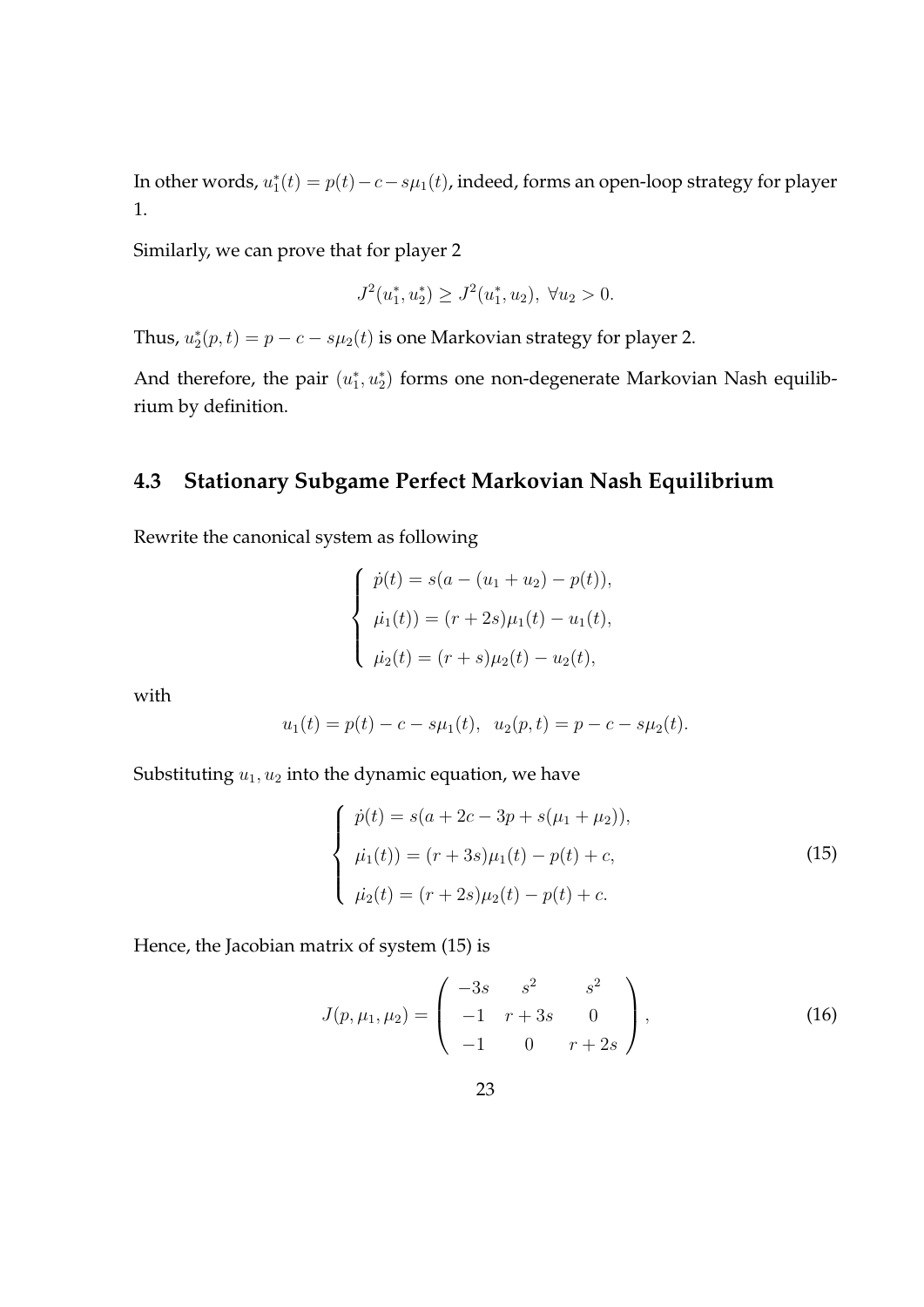which has three eigenvalues:  $\xi_i$ ,  $i=1,2,3.$  It is straightforward to see that  $\sum$ 3 *i*=1  $\xi_i =$ 

 $trace(J) = 2r + 2s > 0$  and  $\prod$ 3 *i*=1  $ξ<sub>i</sub> = det(J) = −3sr<sup>2</sup> − 13rs<sup>2</sup> − 13s<sup>3</sup> < 0.$  Positive trace states that there are positive eigenvalues or at least positive real parts if complex eigenvalues appear, and the negative determinant reads that there is at least one negative eigenvalue. Combining these two parts together, we can claim that there is one and only one negative eigenvalue which we denote as *ξ*1(*<* 0).

The steady state of system (15) is

$$
\overline{\mu_1} = \frac{\overline{p} - c}{r + 3s}, \quad \overline{\mu_2} = \frac{\overline{p} - c}{r + 2s}
$$

$$
\overline{p} = \frac{a + 2c - sc\left(\frac{1}{r + 2s} + \frac{1}{r + 3s}\right)}{3 - s\left(\frac{1}{r + 2s} + \frac{1}{r + 3s}\right)}
$$
(17)

and

which is independent of the initial condition  $p_0$ . Furthermore, the unique globally asymptotically stable path can be give by

$$
p(t) = \overline{p} + (p_0 - \overline{p})e^{\xi_1 t},\tag{18}
$$

and the convergence to its long-run equilibrium is also independent of the initial condition  $p_0$ . Thus, the corresponding stationary strategies

$$
\overline{u_1^*}(\overline{p}) = \overline{p} - c - s\overline{\mu_1} = \frac{r+2s}{r+3s}(\overline{p} - c), \quad \overline{u_2^*}(\overline{p}) = \overline{p} - c - s\overline{\mu_2} = \frac{r+s}{r+2s}(\overline{p} - c)
$$

are independent of the initial state  $p_0$  as well.

Following the similar notation as in Fershtman and Kamien (1987), we conclude the above analysis as a theorem.

**Theorem 1** Suppose  $p > c$ . Let  $u_1^*(p) = \frac{r+2s}{r+3s}(p-c)$  and  $u_2^*(p) = \frac{r+s}{r+2s}(p-c)$ . Then, for the *infinite horizon autonomous differential game under consideration,*

*(b) there is a stationary heterogeneous Markovian Nash equilibrium price given by (17) and its unique globally asymptotically stable path given by (18) with ξ*<sup>1</sup> *the negative eigenvalue of matrix (16).*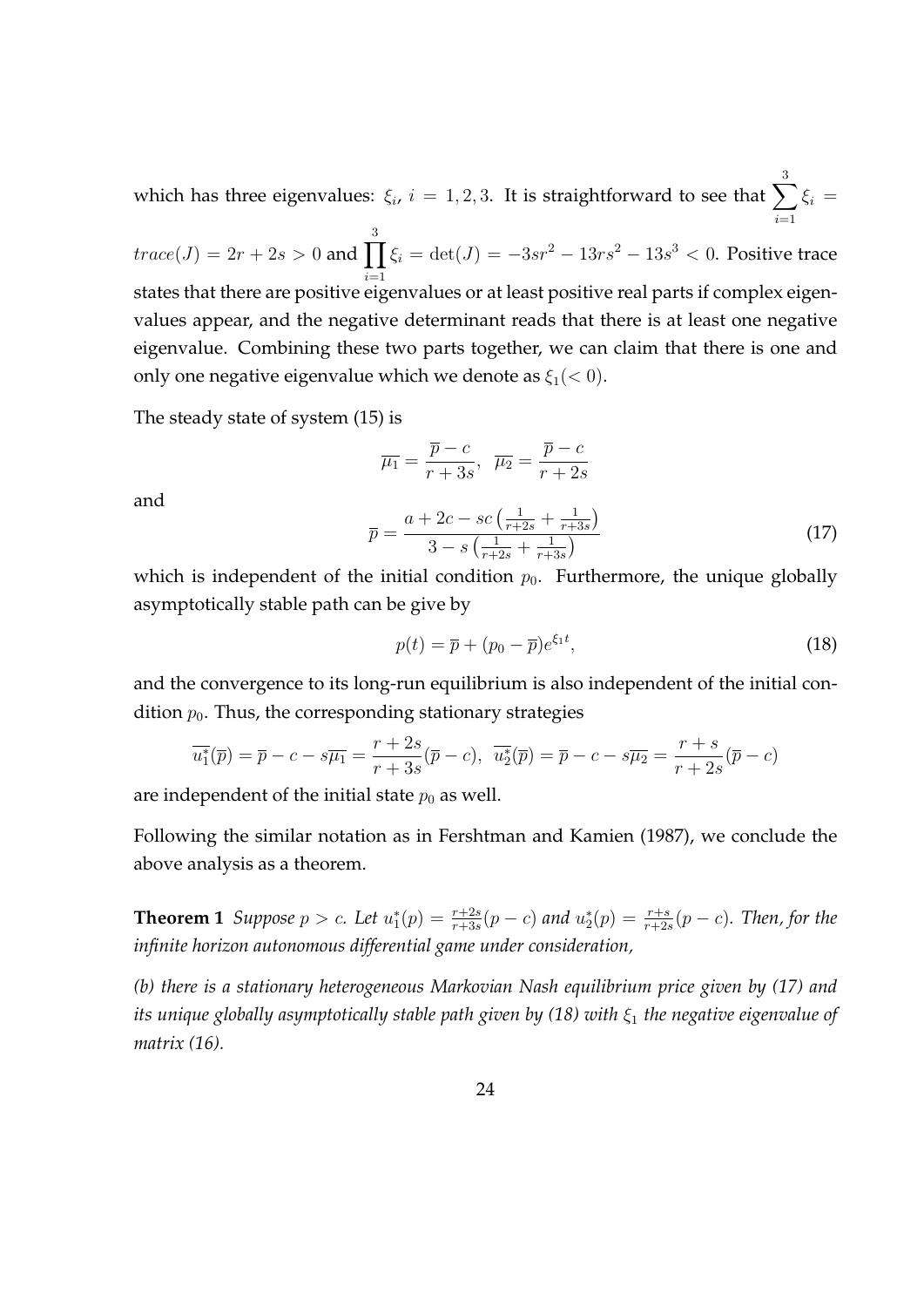*(a)* (*u ∗* 1 *, u<sup>∗</sup>* 2 ) *constitutes a heterogeneous global asymptotic stable Markovian subgame perfect Nash Equilibrium;*

**Economic interpretation:** Player 1 adopts an *anticipating* open-loop strategy which is based on guessing the Markovian strategy of player 2. If player 2 plays subgame perfect stationary strategy, player 1, as a by-product, also plays subgame perfect strategy. The reason is that the guessing process includes all the information about what player 2's optimal strategy will be. That differ from the case where both players adopt openloop strategies. Thus, the updating information is embodied in the guessing process rather than losing in commitments.

#### **4.4 The limit game and comparison**

Fershtman and Kamien (1987) compare the outcomes of different strategies under the limit game when  $s \to +\infty$  or  $r \to 0$ . We rewrite their notation here: static Cournot equi- $\text{librium } p_D^* =$ *a* + *c*  $\frac{1}{2}$ , symmetric open-loop stationary equilibrium  $p_{open}^* =$  $4sp_D^* + 3rp_c^*$  $4s + 3r$ and symmetric Markovian subgame perfect Nash equilibrium  $p^{*}_{MSPN} =$  $p_c^* + 2\sqrt{2/3}p_D^*$  $1 + 2\sqrt{2/3}$ with  $p_c^* = \frac{a+2c}{3}$  $\frac{+2c}{3}$ .

In the limit game, Fershtman and Kamien (1987) demonstrate that

$$
\lim_{s \to +\infty} p_{open}^* = p_D^* > \lim_{s \to +\infty} p_{MSPN}^*.
$$

Similarly, taking limit in (17) yields

$$
\lim_{s \to +\infty} \overline{p} = \frac{6a + 7c}{13}.
$$

It is easy to check that

$$
\lim_{s \to +\infty} p_{open}^* - \lim_{s \to +\infty} \overline{p} = \frac{a-c}{26} > 0
$$

and

$$
\lim_{s \to +\infty} \bar{p} - \lim_{s \to +\infty} p_{MSPN}^* = \frac{(5 - \sqrt{6})(a - c)}{13(3 + 2\sqrt{6})} > 0,
$$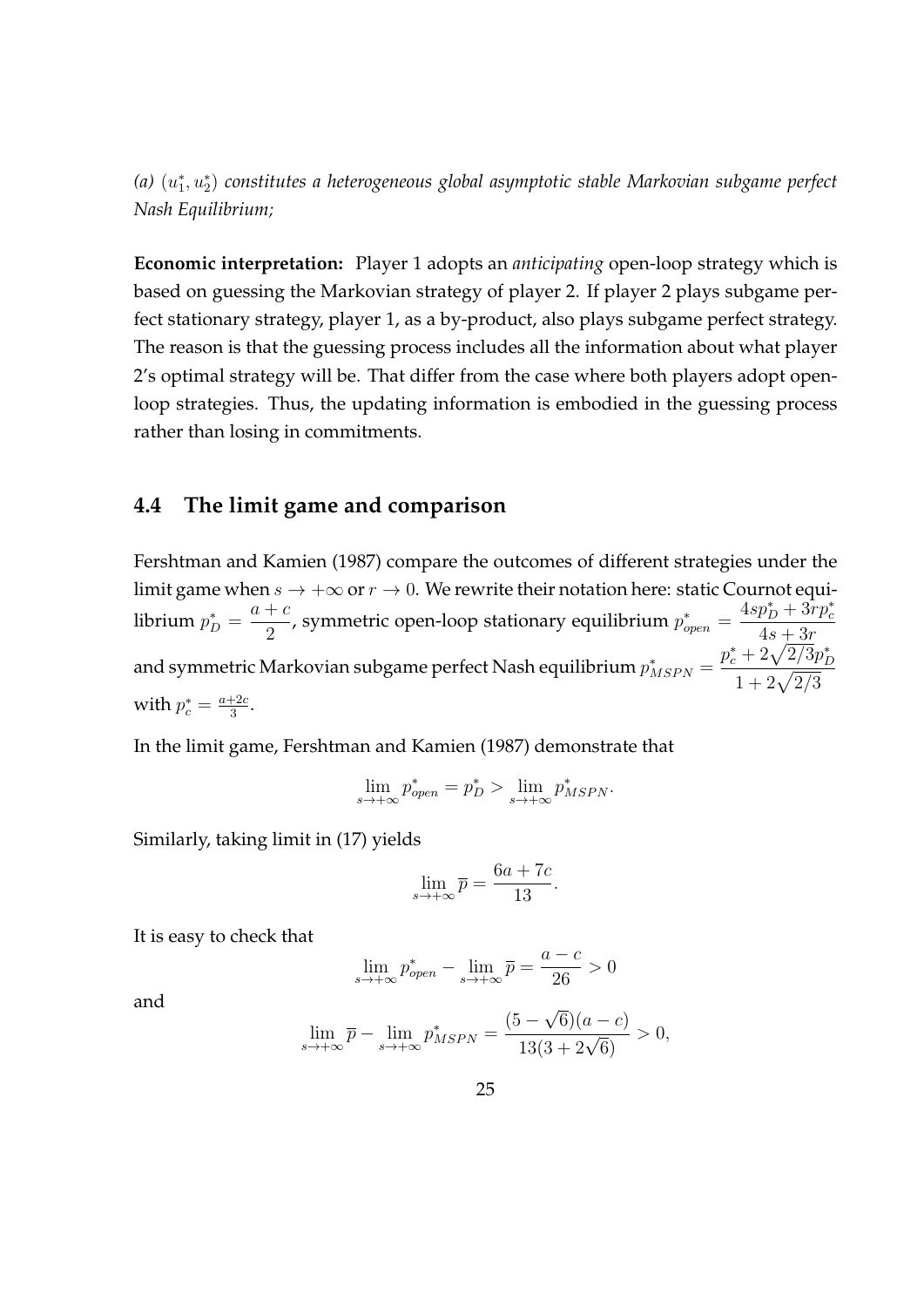where  $a > c$  is a basic assumption in the original paper of Fershtman and Kamien (1987, see page 1155, equ (2.2) in Theorem 1).

The above analysis is concluded in the following.

**Proposition 1** *Under the current setting, in the limit game, the stationary heterogeneous strategic Markovian Nash equilibrium price lies strictly between the prices of limit symmetric open-loop Nash equilibrium and the limit symmetric Markovian Nash equilibrium.*

However, we must notice that the above results are true only for the setting of Fershtman and Kamien (1987) and that does not state that for all differential games the outcomes from heterogeneous strategies are lying between the symmetric open-loop and the symmetric Markovian strategies. The reason is the following. Given the fact that if the stationary Markovian strategies are obtained by Hamilton-Jacob-Bellman equation, there are, usually, infinitely many solutions, due to lack of boundary conditions( see Wirl, 1996, and referees therein). Therefore, it is difficult to check orders among infinitely many choices. Even if we only compare heterogeneous strategy with symmetric open-loop strategies, there is no guarantee that is a general result. This can be seen from the comparison study of the last two inequalities. In the setting of Fershtman and Kamien (1987), parameters check: *a > c*, while it may happen in some other settings that both  $a > c$  and  $a \leq c$  are possible.

# **5 Concluding remarks**

Some particular heterogeneous strategies are introduced in various kinds of differential games. The heterogeneity means that one player adopts an anticipating open-loop strategy while the other player adopts a non-degenerate Markovian strategy - thus the strategy spaces are heterogeneous. The key idea is the guessing of the rival's strategies and the construction of strategy could be specially useful to the study of asymmetric players' differential games.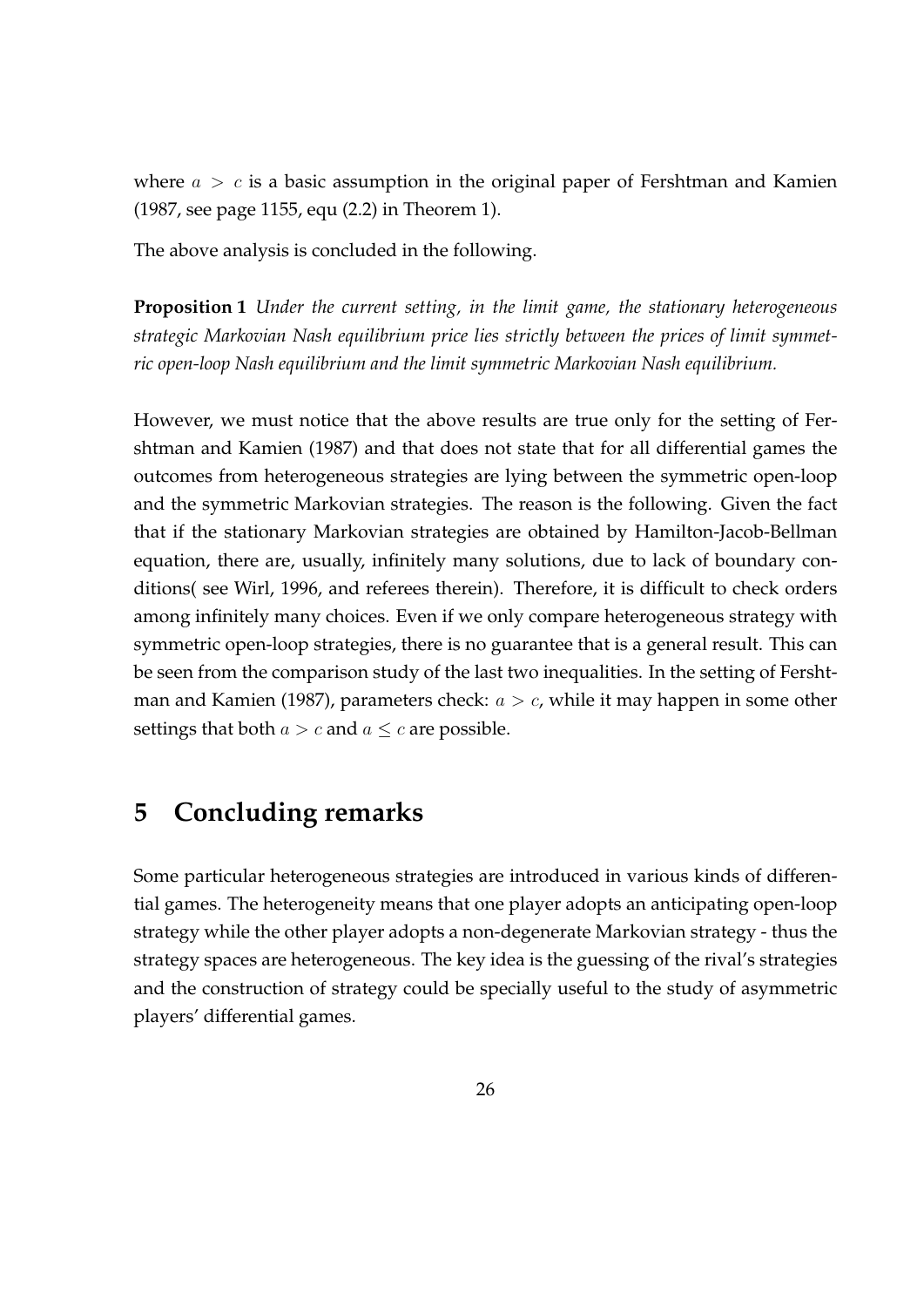The novelty of this kind of strategy is twofold. On the one hand, it offers another – except the standard Markovian strategy for all players – stationary subgame perfect non-degenerate Markovian Nash equilibrium for an autonomous system with infinitehorizon. On the other hand, via Hamiltonian, it can characterize the whole trajectory, which is especially useful in the case of asymmetric players' non-linear-quadratic differential games. However, it may be hard to prove its subgame perfection. The shortrun trajectory may be very different from the long-run stationary solution.

Nevertheless, the strategy's finite-horizon disadvantage itself offers useful information to some differential games where unilateral commitments happen. For instance, in the case of environmental problem we mentioned in Section 3, a short-run committed policy is most likely not subgame perfect and hence, introducing this kind of policy will not only increase the free riding problem, but also hurt the player's own welfare. A similar situation can also happen if there were a plan of shutting down tax havens in finite-time, such as in the OECD's Harmful Tax Practices Initiative ( see, for example, Elsayyad and Konrad, 2012). In this game, the big player, here the OECD, usually is against tax havens and plays anticipating open-loop strategy while the tax havens play Markovian strategy. Due to the non-subgame perfection, we may conclude again, as Elsayyad and Konrad (2012) " that reducing the number of tax havens but not eliminating them altogether as a 'big bang', may reduce welfare in the OECD."

Therefore, for future research, the special care should be fourfold. (1) The study of short-run loss due to unilateral commitments (or actions) compared with those where all players adopt similar strategies and feedback information is fully exploited. Here the loss could include welfare only or welfare plus some externality. (2) Attention may be given to the case where multiple states arise, such as Reynolds (1987). It may be the case that even committed players only commit on some state variables rather than on all. (3) In case of multiple instruments' competition, some of the control variables depend on some states and time while the other control variables depend on time only. And that is differ from our setting here as well. (4) Currently, we take into account the heterogeneous characters of players who share the same information structure, further development should be given where players sharing different dynamic information,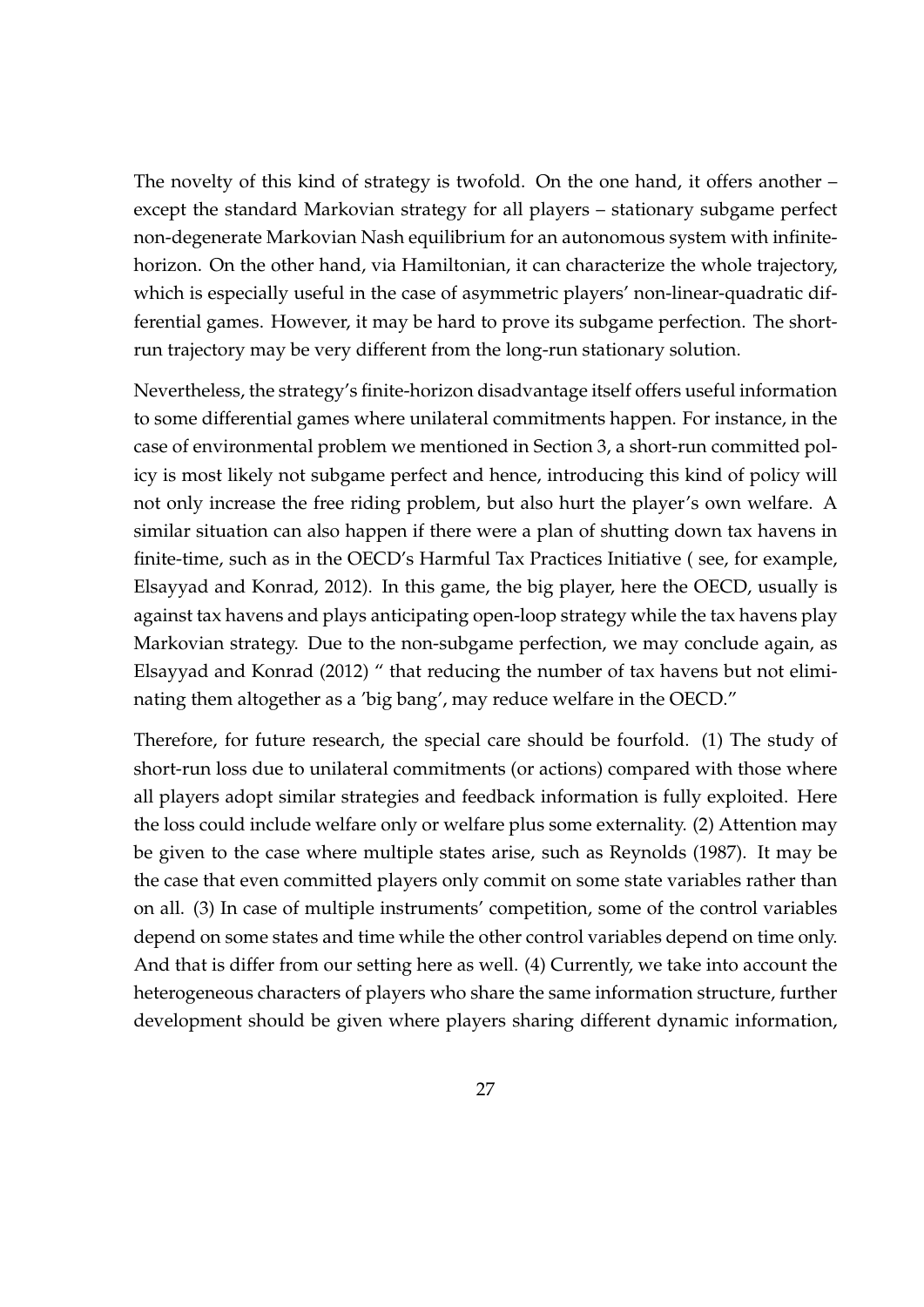then what would be the correct or proper strategy spaces?

# **References**

- [1] Armstrong H.W. and R. Read (1995): " Western European Micro-states and EU autonomous Regions: the Advantages of Size and Sovereignty", *World Development*, 23(7), 1229-1245.
- [2] Benchekroun H. (2003): "Unilateral production restrictions in a dynamic duopoly", Journal of Economic Theory, 111, 214-239.
- [3] Benchekroun H., A. Halsema and C. Withagen (2009): "On nonrenewable resource oligopolies: the asymmetric case", Journal of Economic Dynamic and Control, 33, 1867-1879.
- [4] Bertinelli L., L. Marchiori, A. Tabakovic and B. Zou (2015): "Transboundary Pollution Abatement: The Impact of Unilateral Commitment in Differential Games", CREA DP 2015-02.
- [5] Dawid H. and G. Feichtinger (1996): " Optimal allocation of drug control efforts: A differential game anaylsis", *Journal of Optimization Theory and Application*, 91(2), 279–297.
- [6] Dockner E. and G. Sorger (1996): " Existence and properties of equilibria for a dynamic game on productive assets", *Journal of Economic Theory*, 71, 209-227.
- [7] Dockner E., Jorgensen S., Van Long N., and G. Sorger (2000). *Differential games in economics and management*, Cambridge University Press.
- [8] Easterly W. and A. Kray (2000): " Small states, small problems ? Income, growth, and volatility in small states", *World Development*, 28 (11): 2013-2027.
- [9] Elsayyad M. and K. Konrad (2012): "Fighting multiple tax havens", *Journal of International Economics*, 86, 295-305.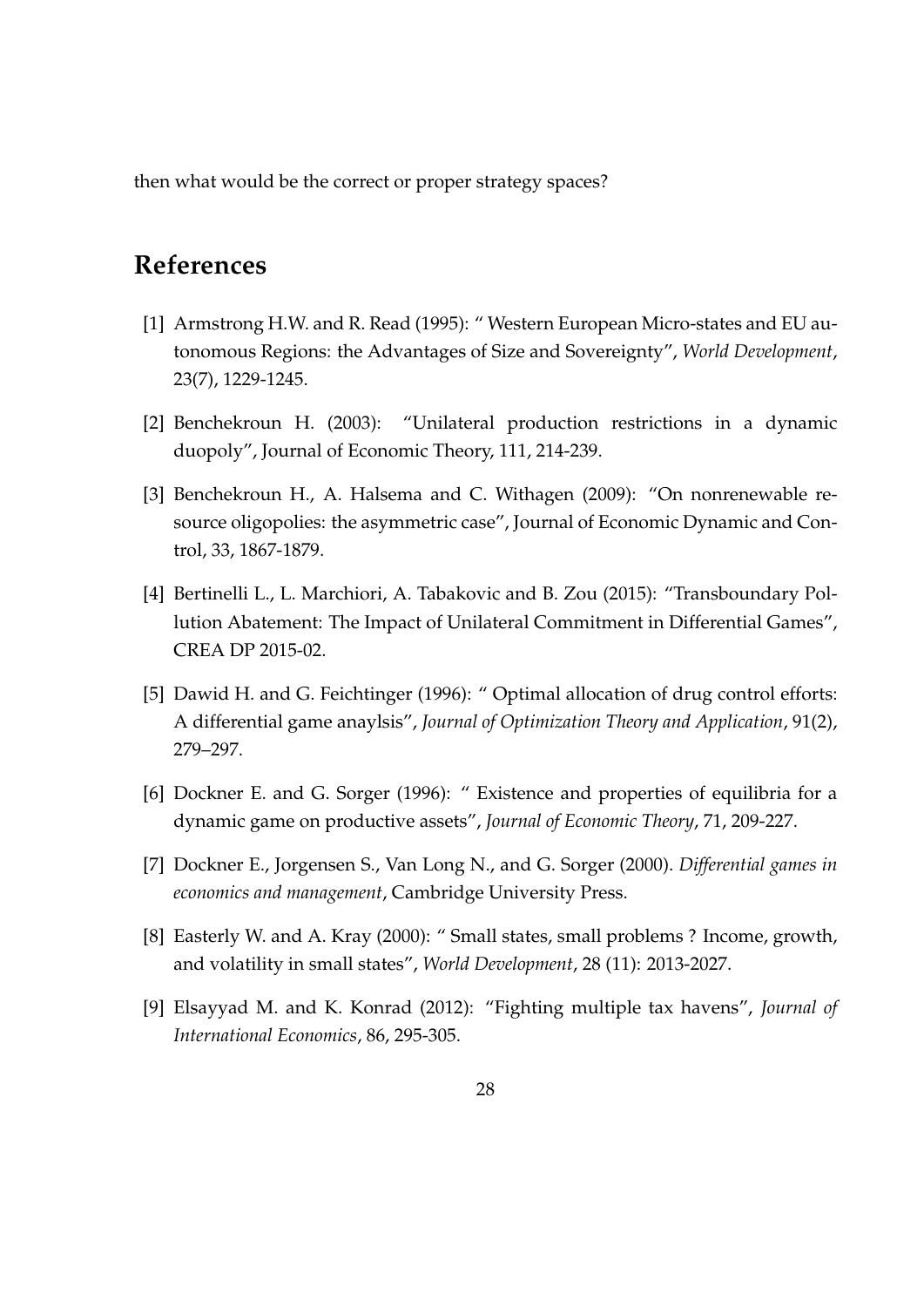- [10] Fershtman Ch. and M. Kamien (1987): " Dynamic duopolistic competition with sticky prices", *Econometrica*, 55(5), 1151-1164.
- [11] Fershtman Ch. and M. Kamien (1990): " Turnpike Properties in a Finite-Horizon Differential Game: Dynamic Duopoly with Sticky Prices", *International Economics Review*, 31(1), 49-60.
- [12] Han Y., Pieretti P., S. Zanaj and B. Zou (2014): " Asymmetric competition among Nation States-A differential game approach", *Journal of Public Economics*, 119, 71- 79.
- [13] Itaya J. and K. Shimomura (2001): " A dynamic conjectural variations model in the private provision of public goods: a differential game approach", *Journal of Public Economics*, 81, 153-172.
- [14] Kamien M. and N. Schwartz (2003): *Dynamic optimization*, 2nd Edition and 7th Impression, Elsevier, North Holland.
- [15] Kuznets S. (1960): " Economic Growth of Small Nations. In The Economic Consequences of the Size of Nations", ed. E.A.G. Robinson. Proceedings of a Conference Held by the International Economic Associations. MacMillan, Toronto.
- [16] Long, N.(2010), *A surveyy of Dynamic Games in Economics*, World Scientific.
- [17] Reinganum J. and N. Stokey(1985): "Oligopoly extraction of a common perperty natureal esource: The importantce of the period of commitment in dynamic games", *International Economic Review*,39(1), 161-173.
- [18] Reinganum J. (1981): " On the diffusion of new technology: A game theoretic approach", *The Review of Economic Studies*, 48(3), 395-405.
- [19] Reynolds S. (1987): "Capacity investment, preemption and commitmnet in an infinite horizon model", *International Economic Review*, 28(1), 69-88.
- [20] Streeten P. (1993): " The Special Problems of Small Countries", *World Development*, 21(2): 197-202.